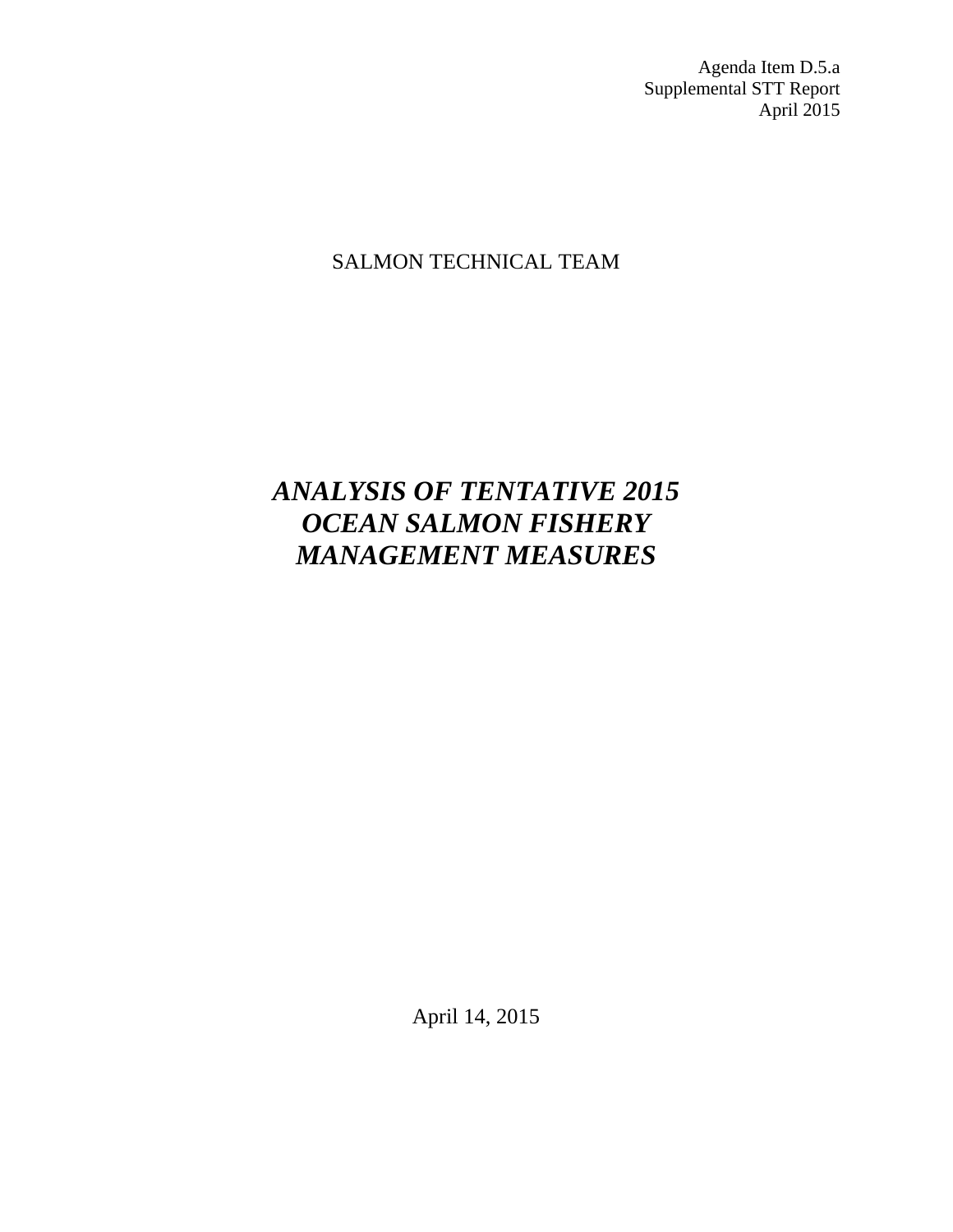| TABLE 1. Commercial troll management measures collated by the STT for non-Indian ocean salmon fisheries, 2015.                                                                                                                                                                 |  |  |  |  |  |  |
|--------------------------------------------------------------------------------------------------------------------------------------------------------------------------------------------------------------------------------------------------------------------------------|--|--|--|--|--|--|
| DRAFT: 4/14/2015 11:57 AM<br>(Page 1 of 6)                                                                                                                                                                                                                                     |  |  |  |  |  |  |
| A. SEASON ALTERNATIVE DESCRIPTIONS                                                                                                                                                                                                                                             |  |  |  |  |  |  |
| <b>North of Cape Falcon</b>                                                                                                                                                                                                                                                    |  |  |  |  |  |  |
| <b>Supplemental Management Information</b>                                                                                                                                                                                                                                     |  |  |  |  |  |  |
| 1. Overall non-Indian TAC: 131,000 (non-mark-selective equivalent of 125,000) Chinook and 170,000 coho marked with a healed                                                                                                                                                    |  |  |  |  |  |  |
| adipose fin clip (marked).                                                                                                                                                                                                                                                     |  |  |  |  |  |  |
| 2. Non-Indian commercial troll TAC: 67,000 Chinook and 19,200 marked coho.<br>3. Trade: Commercial troll traded 8,000 coho to the recreational fishery for 2,000 Chinook.                                                                                                      |  |  |  |  |  |  |
| <b>U.S./Canada Border to Cape Falcon</b>                                                                                                                                                                                                                                       |  |  |  |  |  |  |
| • May 1 through earlier of June 30 or 40,200 Chinook, no more than 12,300 of which may be caught in the area between the                                                                                                                                                       |  |  |  |  |  |  |
| U.S./Canada border and the Queets River and no more than 14,000 may be caught in the area between, Leadbetter Pt. and Cape                                                                                                                                                     |  |  |  |  |  |  |
| Falcon.                                                                                                                                                                                                                                                                        |  |  |  |  |  |  |
| Seven days per week (C.1). All salmon except coho (C.4, C.7). Chinook minimum size limit of 28 inches total length (B). Vessels in                                                                                                                                             |  |  |  |  |  |  |
| possession of salmon north of the Queets River may not cross the Queets River line without first notifying WDFW at 360-902-2739                                                                                                                                                |  |  |  |  |  |  |
| with area fished, total Chinook and halibut catch aboard, and destination. Vessels in possession of salmon south of the Queets River                                                                                                                                           |  |  |  |  |  |  |
| may not cross the Queets River line without first notifying WDFW at 360-902-2739 with area fished, total Chinook and halibut catch<br>aboard, and destination. See compliance requirements and gear restrictions and definitions (C.2, C.3). When it is projected that         |  |  |  |  |  |  |
| 29,250 Chinook have been landed overall, or 9,225 Chinook have been landed in the area between the U.S/Canada border and the                                                                                                                                                   |  |  |  |  |  |  |
| Queets River, or 9,525 Chinook have been landed in the area between Leadbetter Pt. and Cape Falcon, inseason action modifying                                                                                                                                                  |  |  |  |  |  |  |
| the open period to five days per week and adding landing and possession limits will be considered to ensure the guideline is not                                                                                                                                               |  |  |  |  |  |  |
| exceeded. Cape Flattery, Mandatory Yelloweye Rockfish Conservation Area, and Columbia Control Zones closed (C.5). Vessels                                                                                                                                                      |  |  |  |  |  |  |
| must land and deliver their fish within 24 hours of any closure of this fishery. Under state law, vessels must report their catch on a                                                                                                                                         |  |  |  |  |  |  |
| state fish receiving ticket. Vessels fishing or in possession of salmon while fishing north of Leadbetter Point must land and deliver                                                                                                                                          |  |  |  |  |  |  |
| their fish within the area and north of Leadbetter Point. Vessels fishing or in possession of salmon while fishing south of Leadbetter<br>Point must land and deliver their fish within the area and south of Leadbetter Point, except that Oregon permitted vessels may also  |  |  |  |  |  |  |
| land their fish in Garibaldi, Oregon. Oregon State regulations require all fishers landing salmon into Oregon from any fishery between                                                                                                                                         |  |  |  |  |  |  |
| Leadbetter Point, Washington and Cape Falcon, Oregon must notify ODFW within one hour of delivery or prior to transport away from                                                                                                                                              |  |  |  |  |  |  |
| the port of landing by either calling 541-867-0300 Ext. 271 or sending notification via e-mail to nfalcon.trollreport@state.or.us.                                                                                                                                             |  |  |  |  |  |  |
| Notification shall include vessel name and number, number of salmon by species, port of landing and location of delivery, and                                                                                                                                                  |  |  |  |  |  |  |
| estimated time of delivery. Inseason actions may modify harvest guidelines in later fisheries to achieve or prevent exceeding the                                                                                                                                              |  |  |  |  |  |  |
| overall allowable troll harvest impacts (C.8).                                                                                                                                                                                                                                 |  |  |  |  |  |  |
| <b>U.S./Canada Border to Cape Falcon</b><br>• July 1 through earlier of September 22 or attainment of the quota of 26,800 Chinook, no more than 10,700 of which may be caught                                                                                                  |  |  |  |  |  |  |
| in the area between the U.S./Canada border and the Queets River or 19,200 marked coho (C.8.d).                                                                                                                                                                                 |  |  |  |  |  |  |
| July 1-7 then Friday through Tuesday July 10 through September 22 with a landing and possession limit of 50 Chinook and 50 coho                                                                                                                                                |  |  |  |  |  |  |
| per vessel per open period (C.1). Vessels in possession of salmon north of the Queets River may not cross the Queets River line                                                                                                                                                |  |  |  |  |  |  |
| without first notifying WDFW at 360-902-2739 with area fished, total Chinook, coho, and halibut catch aboard, and destination.                                                                                                                                                 |  |  |  |  |  |  |
| Vessels in possession of salmon south of the Queets River may not cross the Queets River line without first notifying WDFW at 360-                                                                                                                                             |  |  |  |  |  |  |
| 902-2739 with area fished, total Chinook, coho, and halibut catch aboard, and destination. When it is projected that 19,500 Chinook                                                                                                                                            |  |  |  |  |  |  |
| have been landed overall, or 8,025 Chinook have been landed in the area between the U.S./Canada border and the Queets River,<br>inseason action modifying the open period to five days per week and adding landing and possession limits will be considered to                 |  |  |  |  |  |  |
| ensure the guideline is not exceeded. No earlier than September 1, if at least 5,000 marked coho remain on the quota, inseason                                                                                                                                                 |  |  |  |  |  |  |
| action may be considered to allow non-selective coho retention (C.8). All salmon, except no chum retention north of Cape Alava,                                                                                                                                                |  |  |  |  |  |  |
| Washington in August and September (C.7). Chinook minimum size limit of 28 inches total length (B, C.1). All coho must be marked                                                                                                                                               |  |  |  |  |  |  |
| except as noted above (C.8.d). See compliance requirements (C.1) and gear restrictions and definitions (C.2, C.3). Mandatory                                                                                                                                                   |  |  |  |  |  |  |
| Yelloweye Rockfish Conservation Area, Cape Flattery and Columbia Control Zones, and beginning August 9, Grays Harbor Control                                                                                                                                                   |  |  |  |  |  |  |
| Zone closed (C.5). Vessels must land and deliver their fish within 24 hours of any closure of this fishery. Vessels fishing or in                                                                                                                                              |  |  |  |  |  |  |
| possession of salmon while fishing north of Leadbetter Point must land and deliver their fish within the area and north of Leadbetter<br>Point. Vessels fishing or in possession of salmon while fishing south of Leadbetter Point must land and deliver their fish within the |  |  |  |  |  |  |
| area and south of Leadbetter Point, except that Oregon permitted vessels may also land their fish in Garibaldi, Oregon. Under state                                                                                                                                            |  |  |  |  |  |  |
| law, vessels must report their catch on a state fish receiving ticket. Oregon State regulations require all fishers landing salmon into                                                                                                                                        |  |  |  |  |  |  |
| Oregon from any fishery between Leadbetter Point, Washington and Cape Falcon, Oregon must notify ODFW within one hour of                                                                                                                                                       |  |  |  |  |  |  |
| delivery or prior to transport away from the port of landing by either calling 541-867-0300 Ext. 271 or sending notification via e-mail                                                                                                                                        |  |  |  |  |  |  |
| to nfalcon.trollreport@state.or.us. Notification shall include vessel name and number, number of salmon by species, port of landing                                                                                                                                            |  |  |  |  |  |  |

and location of delivery, and estimated time of delivery. Inseason actions may modify harvest guidelines in later fisheries to achieve or prevent exceeding the overall allowable troll harvest impacts (C.8).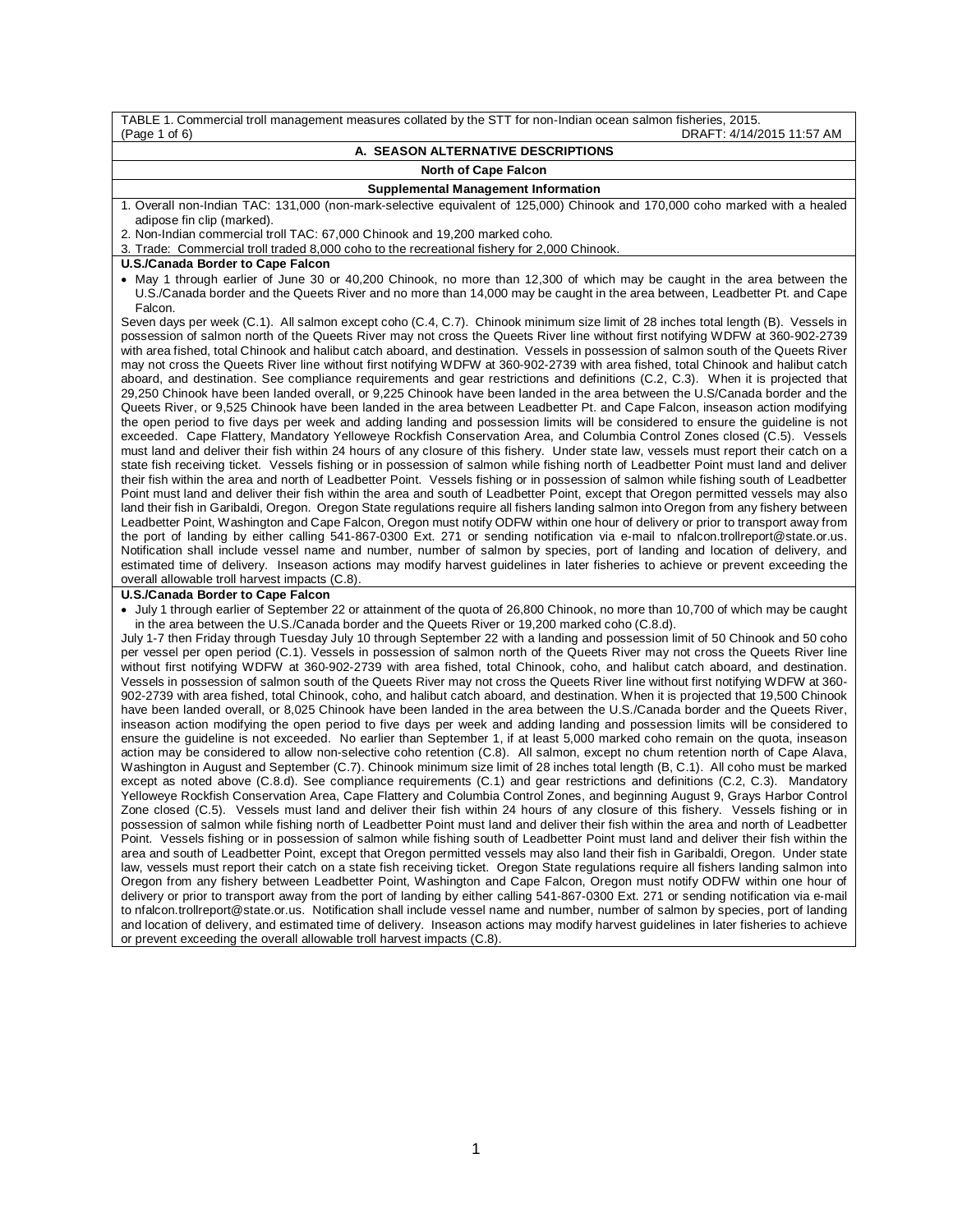TABLE 1. Commercial troll management measures collated by the STT for non-Indian ocean salmon fisheries, 2015. DRAFT: 4/14/2015 11:57 AM **A. SEASON ALTERNATIVE DESCRIPTIONS South of Cape Falcon Supplemental Management Information** 1. Sacramento River fall Chinook spawning escapement of 341,017 adults. 2. Sacramento Index exploitation rate of 47.7% 3. Klamath River recreational fishery allocation: 14,133 adult Klamath River fall Chinook. 4. Klamath tribal allocation: 43,581 adult Klamath River fall Chinook. **Cape Falcon to Humbug Mt.** • April 1-August 27; • September 2-30 (C.9). Seven days per week, All salmon except coho (C.4, C.7). Chinook minimum size limit of 28 inches total length (B, C.1). All vessels fishing in the area must land their fish in the State of Oregon. See gear restrictions and definitions (C.2, C.3) and Oregon State regulations for a description of special regulations at the mouth of Tillamook Bay. Beginning September 2, no more than 60 Chinook per vessel per landing week (Thursday through Wednesday). In 2016, the season will open March 15 for all salmon except coho. Chinook minimum size limit of 28 inches total length. Gear restrictions same as in 2015. This opening could be modified following Council review at its March 2016 meeting. **Humbug Mt. to OR/CA Border (Oregon KMZ)**  $\bullet$  April 1-May 31; • June 1 through earlier of June 30, or a 1,800 Chinook quota; • July 1 through earlier of July 31, or a 1,000 Chinook quota; • August 1 through earlier of August 29, or a 500 Chinook quota (C.9). Seven days per week. All salmon except coho (C.4, C.7). Chinook minimum size limit of 28 inches total length (B, C.1). Prior to June 1, all fish caught in this area must be landed and delivered in the State of Oregon. June 1 through August 29, single daily landing and possession limit 30 Chinook per vessel per day (C.8.f). Any remaining portion of the June and/or July Chinook quotas may be transferred inseason on an impact neutral basis to the next open quota period. All vessels fishing in this area must land and deliver all fish within this area or Port Orford, within 24 hours of any closure of this fishery, and prior to fishing outside of this area. Oregon State regulations require all fishers landing salmon from any quota managed season within this area to notify Oregon Dept. of Fish and Wildlife (ODFW) within 1 hour of delivery or prior to transport away from the port of landing by either calling (541) 867-0300 ext. 252 or sending notification via e-mail t[o KMZOR.trollreport@state.or.us.](mailto:KMZOR.trollreport@state.or.us) Notification shall include vessel name and number, number of salmon by species, port of landing and location of delivery, and estimated time of delivery. See compliance requirements (C.1) and gear restrictions and definitions (C.2, C.3). In 2016, the season will open March 15 for all salmon except coho, with a 28 inch Chinook minimum size limit. This opening could be modified following Council review at its March 2016 meeting. **OR/CA Border to Humboldt South Jetty (California KMZ)** • September 11 through earlier of September 30, or a 3,000 Chinook quota (C.9.b). Five days per week, Friday through Tuesday. All salmon except coho (C.4, C.7). Chinook minimum size limit of 28 inches total length (B, C.1). Landing and possession limit of 20 Chinook per vessel per day (C.8.f). All fish caught in this area must be landed within the area and within 24 hours of any closure of the fishery and prior to fishing outside the area (C.10). See compliance requirements (C.1) and gear restrictions and definitions (C.2, C.3). Klamath Control Zone closed (C.5.e). See California State regulations for additional closures adjacent to the Smith and Klamath rivers. When the fishery is closed between the OR/CA border and Humbug Mountain and open to the south, vessels with fish on board caught in the open area off California may seek temporary mooring in Brookings, Oregon prior to landing in California only if such vessels first notify the Chetco River Coast Guard Station via VHF channel 22A between the hours of 0500 and 2200 and provide the vessel name, number of fish on board, and estimated time of arrival (C.6). **Humboldt South Jetty to Horse Mt.** Closed. **Horse Mt. to Point Arena (Fort Bragg)** • May 1-31; • June 15-30; • July 12-31; • August 1-26; • September 1-30 (C.9.b). Seven days per week. All salmon except coho (C.4, C.7). Chinook minimum size limit of 27 inches total length (B, C.1). All fish must be landed in California and offloaded within 24 hours of the August 29 closure (C.6). When the CA KMZ fishery is open, all fish caught in the area must be landed south of Horse Mountain (C.6). During September, all fish must be landed north of Point Arena (C.6). See compliance requirements (C.1) and gear restrictions and definitions (C.2, C.3). In 2016, the season will open April 16-30 for all salmon except coho, with a 27 inch Chinook minimum size limit and the same gear restrictions as in 2015. All fish caught in the area must be landed in the area. This opening could be modified following Council

review at its March 2016 meeting.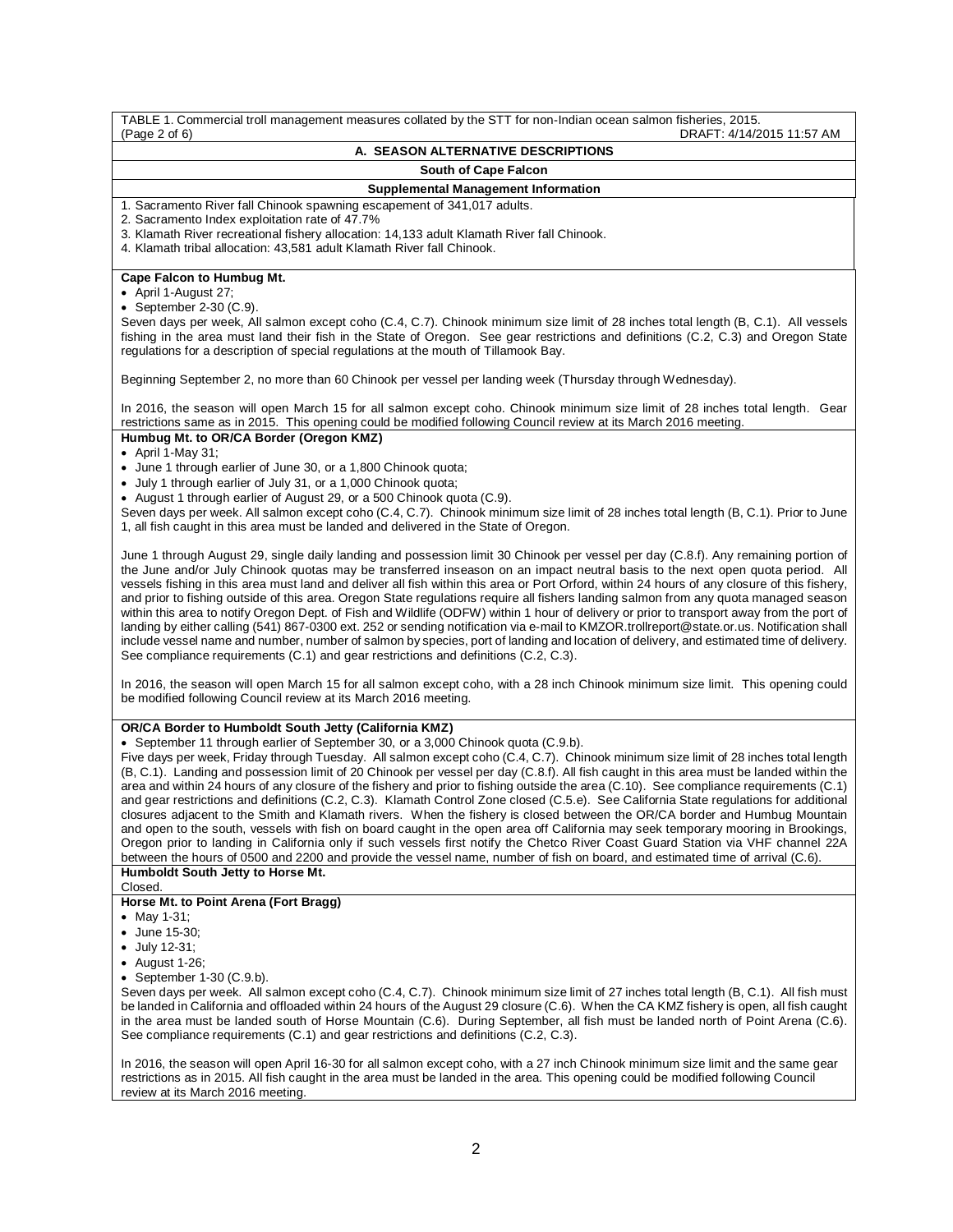| TABLE 1. Commercial troll management measures collated by the STT for non-Indian ocean salmon fisheries, 2015.<br>(Page 3 of 6)<br>DRAFT: 4/14/2015 11:57 AM |
|--------------------------------------------------------------------------------------------------------------------------------------------------------------|
| A. SEASON ALTERNATIVE DESCRIPTIONS                                                                                                                           |
| Pt. Arena to Pigeon Pt. (San Francisco)                                                                                                                      |
| • May 1-31;                                                                                                                                                  |
| • June 7-30:                                                                                                                                                 |
| $\bullet$ July 8-31;                                                                                                                                         |
| $\bullet$ August 1-29;                                                                                                                                       |
| • September 1-30 $(C.9.b)$ .                                                                                                                                 |
| Seven days per week. All salmon except coho (C.4, C.7). Chinook minimum size limit of 27 inches total length prior to September 1,                           |
| 26 inches thereafter (B, C.1). All fish must be landed in California and offloaded within 24 hours of the August 29 closure (C.6). During                    |
| September, all fish must be landed south of Point Arena (C.6). See compliance requirements (C.1) and gear restrictions and definitions                       |
| $(C.2, C.3)$ .                                                                                                                                               |
| Point Reyes to Point San Pedro (Fall Area Target Zone)<br>• October 1-2, 5-9, and 12-15.                                                                     |
| All salmon except coho (C.4, C.7). Chinook minimum size limit of 26 inches total length (B, C.1). All fish caught in this area must be                       |
| landed between Point Arena and Pigeon Point (C.6). See compliance requirements (C.1) and gear restrictions and definitions (C.2,                             |
| $C.3$ ).                                                                                                                                                     |
| <b>Pigeon Point to Point Sur (Monterey North)</b>                                                                                                            |
| • May 1-31;                                                                                                                                                  |
| • June 7-30:                                                                                                                                                 |
| $\bullet$ July 8-31;                                                                                                                                         |
| • August $1-15$ (C.9.b).                                                                                                                                     |
| Seven days per week. All salmon except coho (C.4, C.7). Chinook minimum size limit of 27 inches total length (B, C.1). All fish must                         |
| be landed in California (C.6). See compliance requirements (C.1) and gear restrictions and definitions (C.2, C.3).                                           |
| Point Sur to U.S./Mexico Border (Monterey South)                                                                                                             |
| • May 1-31;                                                                                                                                                  |
| • June 7-30;                                                                                                                                                 |
| $\bullet$ July 8-31 (C.9.b).                                                                                                                                 |
| Seven days per week. All salmon except coho (C.4, C.7). Chinook minimum size limit of 27 inches total length (B, C.1). All fish must                         |
| be landed in California (C.6). See compliance requirements (C.1) and gear restrictions and definitions (C.2, C.3).                                           |
| California State regulations require all salmon be made available to a CDFW representative for sampling immediately at port of landing                       |

California State regulations require all salmon be made available to a CDFW representative for sampling immediately at port of landing. Any person in possession of a salmon with a missing adipose fin, upon request by an authorized agent or employee of the CDFW, shall immediately relinquish the head of the salmon to the state. (California Fish and Game Code §8226)

# **B. MINIMUM SIZE (Inches) (See C.1)**

|                                      | Chinook         |          | Coho                     |                          |      |
|--------------------------------------|-----------------|----------|--------------------------|--------------------------|------|
| Area (when open)                     | Total<br>Length | Head-off | Total<br>Length          | Head-off                 | Pink |
| North of Cape Falcon                 | 28.0            | 21.5     | 16.0                     | 12.0                     | None |
| Cape Falcon to OR/CA Border          | 28.0            | 21.5     | -                        | $\overline{\phantom{a}}$ | None |
| OR/CA Border to Humboldt South Jetty | 28.0            | 21.5     | $\overline{\phantom{a}}$ |                          | None |
| Horse Mt. to Pt. Arena               | 27.0            | 20.5     | -                        |                          | None |
| Pt. Arena to Pigeon Pt.              |                 |          |                          |                          |      |
| Prior to August 30                   | 27.0            | 20.5     | -                        | $\overline{\phantom{a}}$ | None |
| Sept. 1 to October 15                | 26.0            | 19.5     | -                        |                          | None |
| Pigeon Pt. to U.S./Mexico Border     | 27.0            | 20.5     | -                        |                          | None |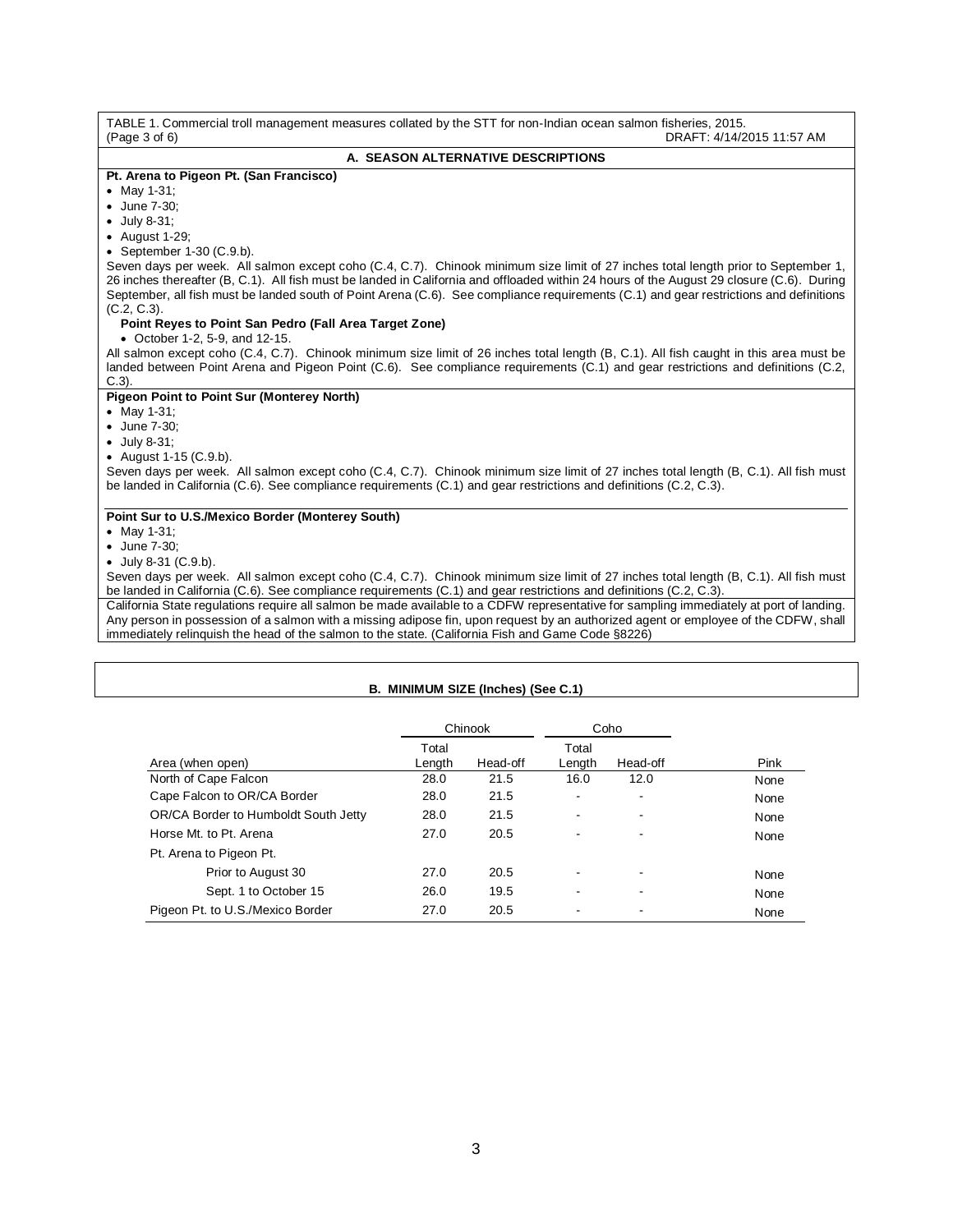TABLE 1. Commercial troll management measures collated by the STT for non-Indian ocean salmon fisheries, 2015. DRAFT: 4/14/2015 11:57 AM

# **C. REQUIREMENTS, DEFINITIONS, RESTRICTIONS, OR EXCEPTIONS**

C.1. Compliance with Minimum Size or Other Special Restrictions: All salmon on board a vessel must meet the minimum size, landing/possession limit, or other special requirements for the area being fished and the area in which they are landed if the area is open or has been closed less than 96 48 hours for that species of salmon. Salmon may be landed in an area that has been closed for a species of salmon more than 96 48 hours only if they meet the minimum size, landing/possession limit, or other special requirements for the area in which they were caught. Salmon may not be filleted prior to landing.

Any person who is required to report a salmon landing by applicable state law must include on the state landing receipt for that landing both the number and weight of salmon landed by species. States may require fish landing/receiving tickets be kept on board the vessel for 90 days or more after landing to account for all previous salmon landings.

### C.2. Gear Restrictions:

- a. Salmon may be taken only by hook and line using single point, single shank, barbless hooks.<br>b. Cane Falcon, Oregon, to the OR/CA border: No more than 4 spreads are allowed per line
- Cape Falcon, Oregon, to the OR/CA border: No more than 4 spreads are allowed per line.
- c. OR/CA border to U.S./Mexico border: No more than 6 lines are allowed per vessel, and barbless circle hooks are required when fishing with bait by any means other than trolling.

### C.3. Gear Definitions:

*Trolling defined*: Fishing from a boat or floating device that is making way by means of a source of power, other than drifting by means of the prevailing water current or weather conditions.

*Troll fishing gear defined*: One or more lines that drag hooks behind a moving fishing vessel. In that portion of the fishery management area off Oregon and Washington, the line or lines must be affixed to the vessel and must not be intentionally disengaged from the vessel at any time during the fishing operation.

*Spread defined*: A single leader connected to an individual lure and/or bait.

*Circle hook defined*: A hook with a generally circular shape and a point which turns inward, pointing directly to the shank at a 90º angle.

# C.4. Vessel Operation in Closed Areas with Salmon on Board:

- Except as provided under C.4.b below, it is unlawful for a vessel to have troll or recreational gear in the water while in any area closed to fishing for a certain species of salmon, while possessing that species of salmon; however, fishing for species other than salmon is not prohibited if the area is open for such species, and no salmon are in possession.
- b. When Genetic Stock Identification (GSI) samples will be collected in an area closed to commercial salmon fishing, the scientific research permit holder shall notify NOAA OLE, USCG, CDFW and OSP at least 24 hours prior to sampling and provide the following information: the vessel name, date, location and time collection activities will be done. Any vessel collecting GSI samples in a closed area shall not possess any salmon other than those from which GSI samples are being collected. Salmon caught for collection of GSI samples must be immediately released in good condition after collection of samples.
- C.5. Control Zone Definitions:
- a. *Cape Flattery Control Zone*  The area from Cape Flattery (48º23'00" N. lat.) to the northern boundary of the U.S. EEZ; and the area from Cape Flattery south to Cape Alava (48º10'00" N. lat.) and east of 125º05'00" W. long.
- b. *Mandatory Yelloweye Rockfish Conservation Area* The area in Washington Marine Catch Area 3 from 48°00.00' N. lat.; 125°14.00' W. long. to 48°02.00' N. lat.; 125°14.00' W. long. to 48°02.00' N. lat.; 125°16.50' W. long. to 48°00.00' N. lat.; 125°16.50' W. long. and connecting back to 48°00.00' N. lat.; 125°14.00' W. long.
- c. *Grays Harbor Control Zone* The area defined by a line drawn from the Westport Lighthouse (46° 53'18" N. lat., 124° 07'01" W. long.) to Buoy #2 (46° 52'42" N. lat., 124°12'42" W. long.) to Buoy #3 (46° 55'00" N. lat., 124°14'48" W. long.) to the Grays Harbor north jetty (46° 55'36" N. lat., 124°10'51" W. long.).
- d. *Columbia Control Zone* An area at the Columbia River mouth, bounded on the west by a line running northeast/southwest between the red lighted Buoy #4 (46°13'35" N. lat., 124°06'50" W. long.) and the green lighted Buoy #7 (46°15'09' N. lat., 124°06'16" W. long.); on the east, by the Buoy #10 line which bears north/south at 357° true from the south jetty at 46°14'00" N. lat.,124°03'07" W. long. to its intersection with the north jetty; on the north, by a line running northeast/southwest between the green lighted Buoy #7 to the tip of the north jetty (46°15'48" N. lat., 124°05'20" W. long.), and then along the north jetty to the point of intersection with the Buoy #10 line; and, on the south, by a line running northeast/southwest between the red lighted Buoy #4 and tip of the south jetty (46°14'03" N. lat., 124°04'05" W. long.), and then along the south jetty to the point of intersection with the Buoy #10 line.
- e. *Klamath Control Zone* The ocean area at the Klamath River mouth bounded on the north by 41°38'48" N. lat. (approximately six nautical miles north of the Klamath River mouth); on the west, by 124°23'00" W. long. (approximately 12 nautical miles off shore); and on the south, by 41°26'48" N. lat. (approximately six nautical miles south of the Klamath River mouth).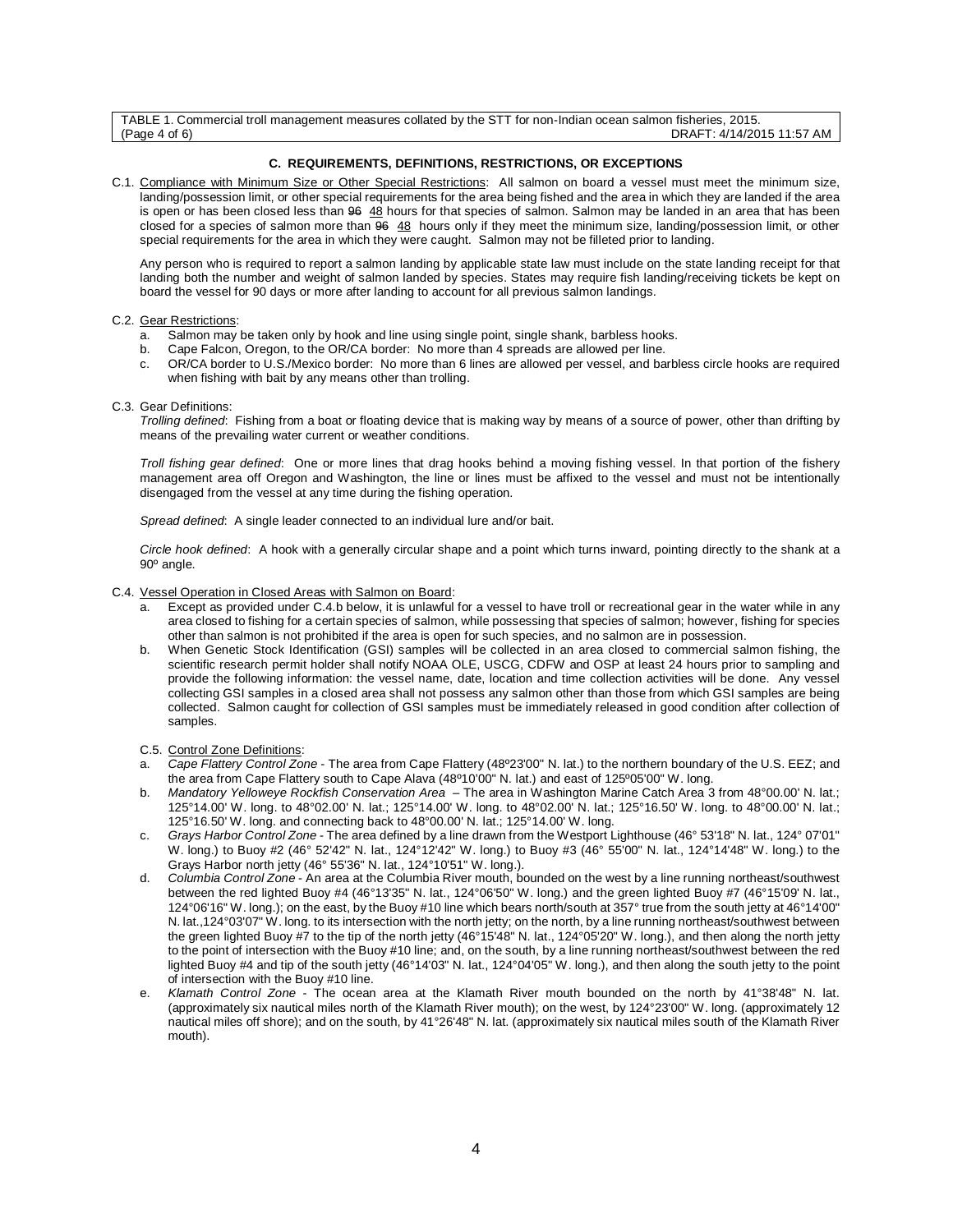TABLE 1. Commercial troll management measures collated by the STT for non-Indian ocean salmon fisheries, 2015. DRAFT: 4/14/2015 11:57 AM

C.6. Notification When Unsafe Conditions Prevent Compliance with Regulations: If prevented by unsafe weather conditions or mechanical problems from meeting special management area landing restrictions, vessels must notify the U.S. Coast Guard and receive acknowledgment of such notification prior to leaving the area. This notification shall include the name of the vessel, port where delivery will be made, approximate amount of salmon (by species) on board, the estimated time of arrival, and the specific reason the vessel is not able to meet special management area landing restrictions.

In addition to contacting the U.S. Coast Guard, vessels fishing south of the Oregon/California border must notify CDFW within one hour of leaving the management area by calling 800-889-8346 and providing the same information as reported to the U.S. Coast Guard. All salmon must be offloaded within 24 hours of reaching port.

C.7. Incidental Halibut Harvest: During authorized periods, the operator of a vessel that has been issued an incidental halibut harvest license may retain Pacific halibut caught incidentally in Area 2A while trolling for salmon. Halibut retained must be no less than 32 inches in total length, measured from the tip of the lower jaw with the mouth closed to the extreme end of the middle of the tail, and must be landed with the head on. When halibut are caught and landed incidental to commercial salmon fishing by an IPHC license holder, any person who is required to report the salmon landing by applicable state law must include on the state landing receipt for that landing both the number of halibut landed, and the total dressed, head-on weight of halibut landed, in pounds, as well as the number and species of salmon landed.

License applications for incidental harvest must be obtained from the International Pacific Halibut Commission (phone: 206-634- 1838). Applicants must apply prior to mid-March 2016 for 2016 permits (*exact date to be set by the IPHC in early 2016*). Incidental harvest is authorized only during April, May, and June of the 2015 troll seasons and after June 30 in 2015 if quota remains and if announced on the NMFS hotline (phone: 800-662-9825 or 206-526-6667). WDFW, ODFW, and CDFW will monitor landings. If the landings are projected to exceed the preseason IPHC allocation or the total Area 2A non-Indian commercial halibut allocation, NMFS will take inseason action to prohibit retention of halibut in the non-Indian salmon troll fishery.

May 1, 2015 through December 31, 2015 and April 1-30, 2016, license holders may land or possess no more than one Pacific halibut per each four Chinook, except one Pacific halibut may be possessed or landed without meeting the ratio requirement, and no more than 12 halibut may be possessed or landed per trip. Pacific halibut retained must be no less than 32 inches in total length (with head on).

Incidental Pacific halibut catch regulations in the commercial salmon troll fishery adopted for 2015, prior to any 2015 inseason action, will be in effect when incidental Pacific halibut retention opens on April 1, 2016 unless otherwise modified by inseason action at the March 2016 Council meeting.

a. "C-shaped" yelloweye rockfish conservation area is an area to be voluntarily avoided for salmon trolling. NMFS and the Council request salmon trollers voluntarily avoid this area in order to protect yelloweye rockfish. The area is defined in the Pacific Council Halibut Catch Sharing Plan in the North Coast subarea (Washington marine area 3), with the following coordinates in the order listed:

48°18' N. lat.; 125°18' W. long.; 48°18' N. lat.; 124°59' W. long.; 48°11' N. lat.; 124°59' W. long.; 48°11' N. lat.; 125°11' W. long.; 48°04' N. lat.; 125°11' W. long.; 48°04' N. lat.; 124°59' W. long.; 48°00' N. lat.; 124°59' W. long.; 48°00' N. lat.; 125°18' W. long.; and connecting back to 48°18' N. lat.; 125°18' W. long.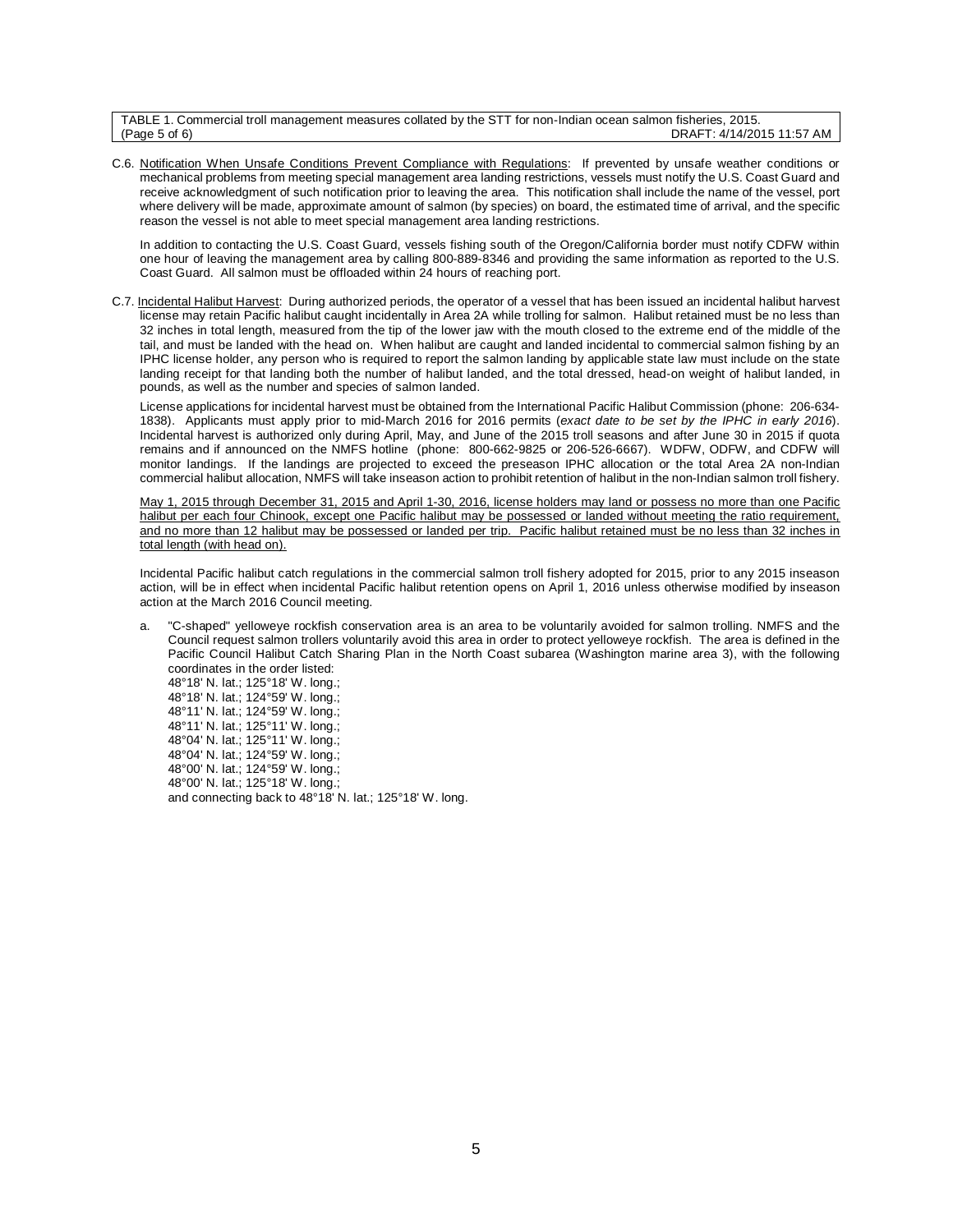| TABLE 1. Commercial troll management measures collated by the STT for non-Indian ocean salmon fisheries, 2015. |                           |
|----------------------------------------------------------------------------------------------------------------|---------------------------|
| (Page 6 of 6)                                                                                                  | DRAFT: 4/14/2015 11:57 AM |

- C.8. Inseason Management: In addition to standard inseason actions or modifications already noted under the season description, the following inseason guidance is provided to NMFS:
	- a. Chinook remaining from the May through June non-Indian commercial troll harvest guideline north of Cape Falcon may be transferred to the July through September harvest guideline if the transfer would not result in exceeding preseason impact expectations on any stocks.
	- b. Chinook remaining from the June and/or July non-Indian commercial troll quotas in the Oregon KMZ may be transferred to the Chinook quota for the next open period if the transfer would not result in exceeding preseason impact expectations on any stocks.
	- c. NMFS may transfer fish between the recreational and commercial fisheries north of Cape Falcon if there is agreement among the areas' representatives on the Salmon Advisory Subpanel (SAS), and if the transfer would not result in exceeding preseason impact expectations on any stocks.
	- d. At the March 2016 meeting, the Council will consider inseason recommendations for special regulations for any experimental fisheries (proposals must meet Council protocol and be received in November 2015).
	- e. If retention of unmarked coho is permitted by inseason action, the allowable coho quota will be adjusted to ensure preseason projected impacts on all stocks is not exceeded.
	- f. Landing limits may be modified inseason to sustain season length and keep harvest within overall quotas.
- C.9. State Waters Fisheries: Consistent with Council management objectives:
	- a. The State of Oregon may establish additional late-season fisheries in state waters.
	- b. The State of California may establish limited fisheries in selected state waters. Check state regulations for details.
- C.10. For the purposes of California Fish and Game Code, Section 8232.5, the definition of the Klamath Management Zone (KMZ) for the ocean salmon season shall be that area from Humbug Mountain, Oregon, to Horse Mountain, California.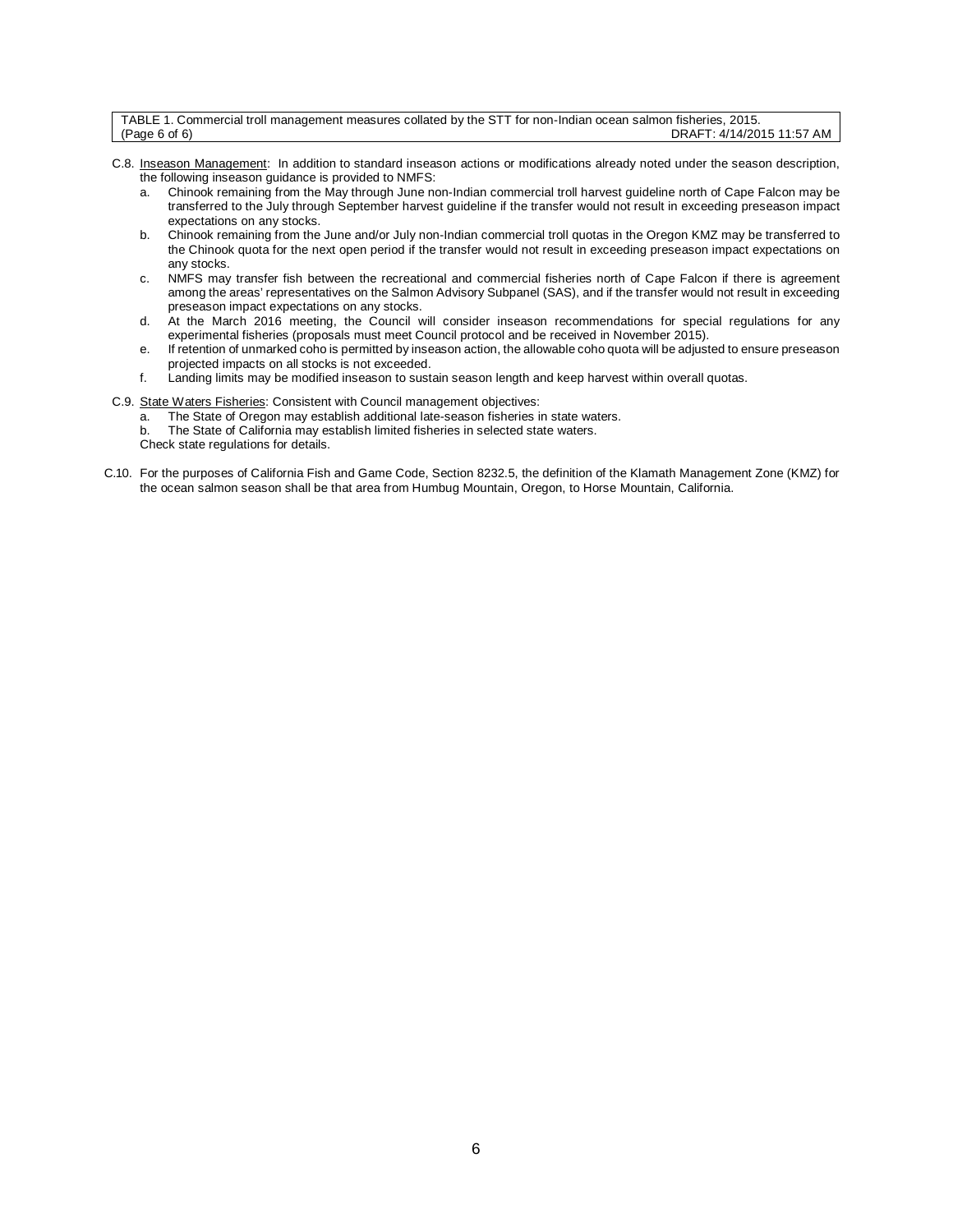| TABLE 2. Recreational management measures collated by the STT for non-Indian ocean salmon fisheries, 2015.                                                                                                                                                                                                                                                                                                                                                                                       |
|--------------------------------------------------------------------------------------------------------------------------------------------------------------------------------------------------------------------------------------------------------------------------------------------------------------------------------------------------------------------------------------------------------------------------------------------------------------------------------------------------|
| (Page 1 of 4)<br>DRAFT: 4/14/15 11:57 AM                                                                                                                                                                                                                                                                                                                                                                                                                                                         |
| A.  SEASON ALTERNATIVE DESCRIPTIONS                                                                                                                                                                                                                                                                                                                                                                                                                                                              |
| <b>North of Cape Falcon</b>                                                                                                                                                                                                                                                                                                                                                                                                                                                                      |
| <b>Supplemental Management Information</b>                                                                                                                                                                                                                                                                                                                                                                                                                                                       |
| 1. Overall non-Indian TAC: 131,000 (non-mark-selective equivalent of 125,000) Chinook and 170,000 coho marked with a healed<br>adipose fin clip (marked).                                                                                                                                                                                                                                                                                                                                        |
| 2. Recreational TAC: 64,000 (non-mark selective equivalent of 58,000) Chinook and 150,800 marked coho; all retained coho must<br>be marked. 2,000 Chinook were traded to commercial troll for 8,000 coho which were added to the quota between Leadbetter<br>Pt. and Cape Falcon.                                                                                                                                                                                                                |
| 4. No Area 4B add-on fishery.<br>5. Buoy 10 fishery opens August 1 with an expected landed catch of 45,000 marked coho in August and September.                                                                                                                                                                                                                                                                                                                                                  |
| <b>U.S./Canada Border to Queets River</b>                                                                                                                                                                                                                                                                                                                                                                                                                                                        |
| • May 15-16, May 22-23, and May 30-June 12 or a coastwide marked Chinook quota of 10,000 (C.5).                                                                                                                                                                                                                                                                                                                                                                                                  |
| Seven days per week. Two fish per day, all salmon except coho. All Chinook must be marked with a healed adipose fin clip (C.1).<br>Chinook 24-inch total length minimum size limit (B). See gear restrictions and definitions (C.2, C.3). Inseason management may                                                                                                                                                                                                                                |
| be used to sustain season length and keep harvest within the overall Chinook recreational TAC for north of Cape Falcon (C.5).                                                                                                                                                                                                                                                                                                                                                                    |
| <b>Queets River to Leadbetter Point</b>                                                                                                                                                                                                                                                                                                                                                                                                                                                          |
| May 30 through earlier of June 12 or a coastwide marked Chinook quota of 10,000 (C.5).                                                                                                                                                                                                                                                                                                                                                                                                           |
| Seven days per week. Two fish per day, all salmon except coho. All Chinook must be marked with a healed adipose fin clip (C.1).<br>Chinook 24-inch total length minimum size limit (B). See gear restrictions and definitions (C.2, C.3). Inseason management may                                                                                                                                                                                                                                |
| be used to sustain season length and keep harvest within the overall Chinook recreational TAC for north of Cape Falcon (C.5).                                                                                                                                                                                                                                                                                                                                                                    |
| <b>Leadbetter Point to Cape Falcon</b>                                                                                                                                                                                                                                                                                                                                                                                                                                                           |
| • May 30 through earlier of June 12 or a coastwide marked Chinook quota of 10,000 (C.5).                                                                                                                                                                                                                                                                                                                                                                                                         |
| Seven days per week. Two fish per day, all salmon except coho. All Chinook must be marked with a healed adipose fin clip (C.1).<br>Chinook 24-inch total length minimum size limit (B). See gear restrictions and definitions (C.2, C.3). Inseason management may<br>be used to sustain season length and keep harvest within the overall Chinook recreational TAC for north of Cape Falcon (C.5).                                                                                               |
| U.S./Canada Border to Cape Alava (Neah Bay)                                                                                                                                                                                                                                                                                                                                                                                                                                                      |
| • June 13 through earlier of September 30 or 14,850 marked coho subarea quota with a subarea guideline of 8,400 Chinook<br>$(C.5)$ .                                                                                                                                                                                                                                                                                                                                                             |
| Seven days per week. All salmon except no chum beginning August 1; two fish per day plus two additional pink. All coho must be<br>marked (C.1). Beginning August 1, Chinook non-retention east of the Bonilla-Tatoosh line (C.4.a) during Council managed ocean<br>fishery. See gear restrictions and definitions (C.2, C.3). Inseason management may be used to sustain season length and keep<br>harvest within the overall Chinook and coho recreational TACs for north of Cape Falcon (C.5). |
| Cape Alava to Queets River (La Push Subarea)                                                                                                                                                                                                                                                                                                                                                                                                                                                     |
| • June 13 through earlier of September 30 or 3,610 marked coho subarea quota with a subarea guideline of 2,600 Chinook<br>$(C.5)$ .                                                                                                                                                                                                                                                                                                                                                              |
| • October 1 through earlier of October 11 or 100 marked coho quota or 100 Chinook quota (C.5) in the area north of 47°50'00 N.<br>lat. and south of 48°00'00" N. lat.                                                                                                                                                                                                                                                                                                                            |
| Seven days per week. All salmon, two fish per day plus two additional pink. All coho must be marked (see Ocean Boat Limits,                                                                                                                                                                                                                                                                                                                                                                      |
| C.1). See gear restrictions and definitions (C.2, C.3). Inseason management may be used to sustain season length and keep<br>harvest within the overall Chinook and coho recreational TACs for north of Cape Falcon (C.5).                                                                                                                                                                                                                                                                       |
| Queets River to Leadbetter Point (Westport Subarea)                                                                                                                                                                                                                                                                                                                                                                                                                                              |
| • June 13 through earlier of September 30 or 52,840 marked coho subarea quota with a subarea guideline of 27,900 Chinook<br>$(C.5)$ .                                                                                                                                                                                                                                                                                                                                                            |
| Seven days per week. All salmon; two fish per day, no more than one of which can be a Chinook. All coho must be marked (C.1).<br>See gear restrictions and definitions (C.2, C.3). Grays Harbor Control Zone closed beginning August 11 (C.4.b). Inseason<br>management may be used to sustain season length and keep harvest within the overall Chinook and coho recreational TACs for                                                                                                          |
| north of Cape Falcon (C.5).                                                                                                                                                                                                                                                                                                                                                                                                                                                                      |
| Leadbetter Point to Cape Falcon (Columbia River Subarea)<br>• June 13 through earlier of September 30 or 79,400 marked coho subarea quota with a subarea guideline of 15,000 Chinook                                                                                                                                                                                                                                                                                                             |
| $(C.5)$ .<br>Seven days per week. All salmon; two fish per day, no more than one of which can be a Chinook. All coho must be marked (C.1).                                                                                                                                                                                                                                                                                                                                                       |

See gear restrictions and definitions (C.2, C.3). Columbia Control Zone closed (C.4.c. Inseason management may be used to sustain season length and keep harvest within the overall Chinook and coho recreational TACs for north of Cape Falcon (C.5).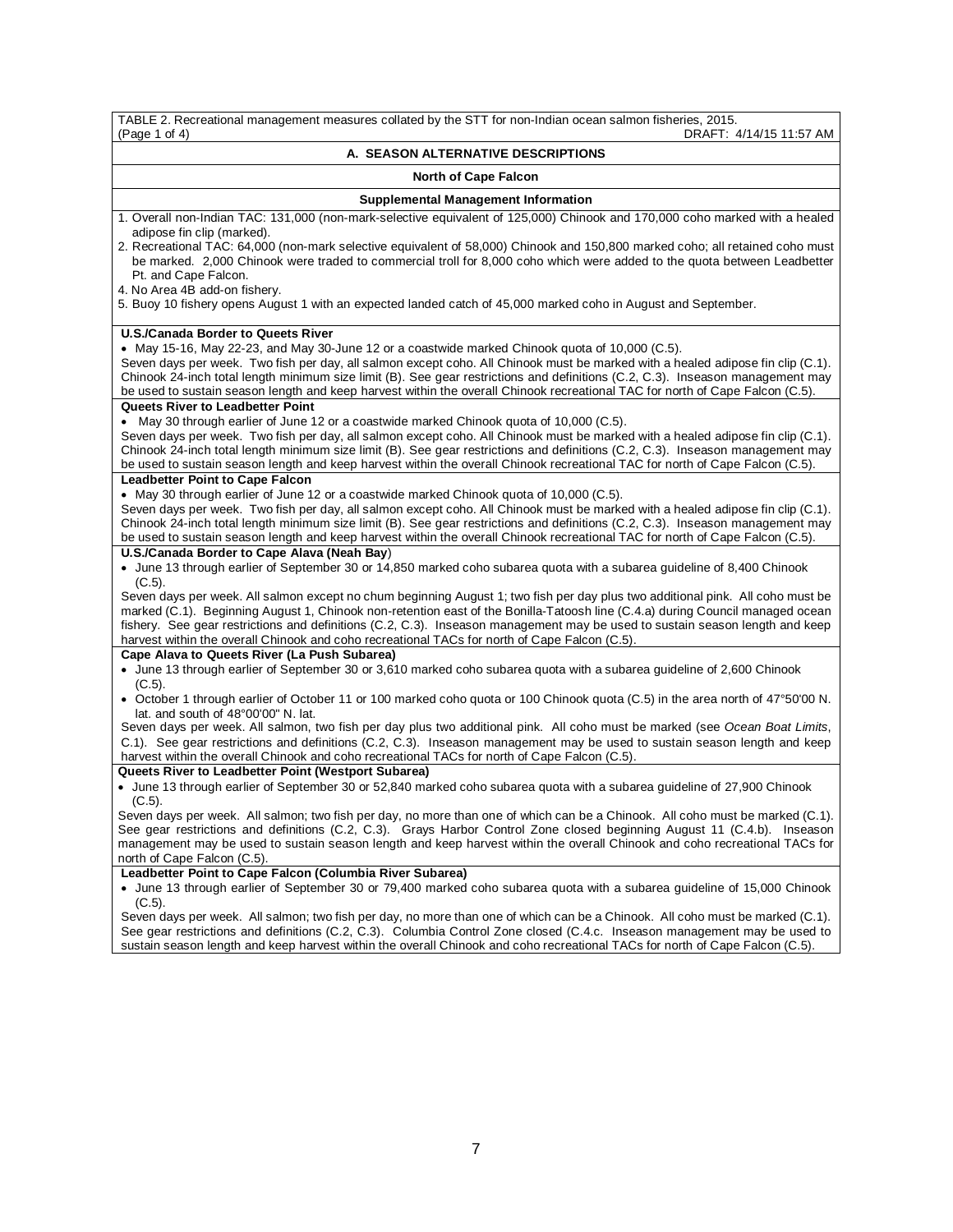TABLE 2. Recreational management measures collated by the STT for non-Indian ocean salmon fisheries, 2015. DRAFT: 4/14/15 11:57 AM **A. SEASON ALTERNATIVE DESCRIPTIONS South of Cape Falcon Supplemental Management Information** 1. Sacramento River fall Chinook spawning escapement of 341,017 adults. 2. Sacramento Index exploitation rate of 47.7% 3. Klamath River recreational fishery allocation: 14,133 adult Klamath River fall Chinook. 4. Klamath tribal allocation: 43,581 adult Klamath River fall Chinook. 5. Overall recreational coho TAC: 55,000 coho marked with a healed adipose fin clip (marked), and 12,500 coho in the non-markselective coho fishery. **Cape Falcon to Humbug Mt.** • March 15 through October 31 (C.6), except as provided below during the all-salmon mark-selective and September non-markselective coho fisheries. Seven days per week. All salmon except coho; two fish per day (C.1). Chinook minimum size limit of 24 inches total length (B). See gear restrictions and definitions (C.2, C.3). • Non-mark-selective coho fishery: September 4 through the earlier of September 30 or a landed catch of 12,500 coho (C.5). Seven days per week. All salmon, two fish per day (C.5). The all salmon except coho season reopens the earlier of October 1 or attainment of the coho quota (C.5). In 2016, the season between Cape Falcon and Humbug Mountain will open March 15 for all salmon except coho, two fish per day (B, C.1, C.2, C.3). Fishing in the Stonewall Bank yelloweye rockfish conservation area restricted to trolling only on days the all depth recreational halibut fishery is open (call the halibut fishing hotline 1-800-662-9825 for specific dates) (C.3.b, C.4.d). **Cape Falcon to OR/CA Border** • All**-**salmon mark-selective coho fishery: June 27 through earlier of August 9 or a landed catch of 55,000 marked coho. Seven days per week. All salmon, two fish per day. All retained coho must be marked (C.1). Chinook minimum size limit of 24 inches total length (B). See gear restrictions and definitions (C.2, C.3). Any remainder of the mark selective coho quota will be transferred on an impact neutral basis to the September non-selective coho quota from Cape Falcon to Humbug Mountain (C.5). The all salmon except coho season reopens the earlier of August 10 or attainment of the coho quota. Fishing in the Stonewall Bank Yelloweye Rockfish Conservation Area restricted to trolling only on days the all depth recreational halibut fishery is open (call the halibut fishing hotline 1-800-662-9825 for specific dates) (C.3.b, C.4.d). **Humbug Mt. to OR/CA Border. (Oregon KMZ)** • May 1 through September 7 (C.6). All salmon except coho, except as noted above in the all-salmon mark-selective coho fishery. Seven days per week, two fish per day (C.1). Chinook minimum size limit of 24 inches total length (B). See gear restrictions and definitions (C.2, C.3). **OR/CA Border to Horse Mt. (California KMZ)** • May 1 through September 7 (C.6). Seven days per week. All salmon except coho, two fish per day (C.1). Chinook minimum size limit of 20 inches total length (B). See gear restrictions and definitions (C.2, C.3). Klamath Control Zone closed in August (C.4.e). See California State regulations for additional closures adjacent to the Smith, Eel, and Klamath rivers. **Horse Mt. to Point Arena (Fort Bragg)** • April 4 through November 8 (C.6). Seven days per week. All salmon except coho, two fish per day (C.1). Chinook minimum size limit of 20 inches total length (B). See gear restrictions and definitions (C.2, C.3). In 2016, season opens April 2 for all salmon except coho, two fish per day (C.1). Chinook minimum size limit of 20 inches total length (B); and the same gear restrictions as in 2015 (C.2, C.3). **Point Arena to Pigeon Point (San Francisco)** • April 4 through October 31 (C.6). Seven days per week. All salmon except coho, two fish per day (C.1). Chinook minimum size limit of 24 inches total length through April 30, 20 inches thereafter (B). See gear restrictions and definitions (C.2, C.3). In 2016, season opens April 2 for all salmon except coho, two fish per day (C.1). Chinook minimum size limit of 24 inches total

length (B); and the same gear restrictions as in 2015 (C.2, C.3).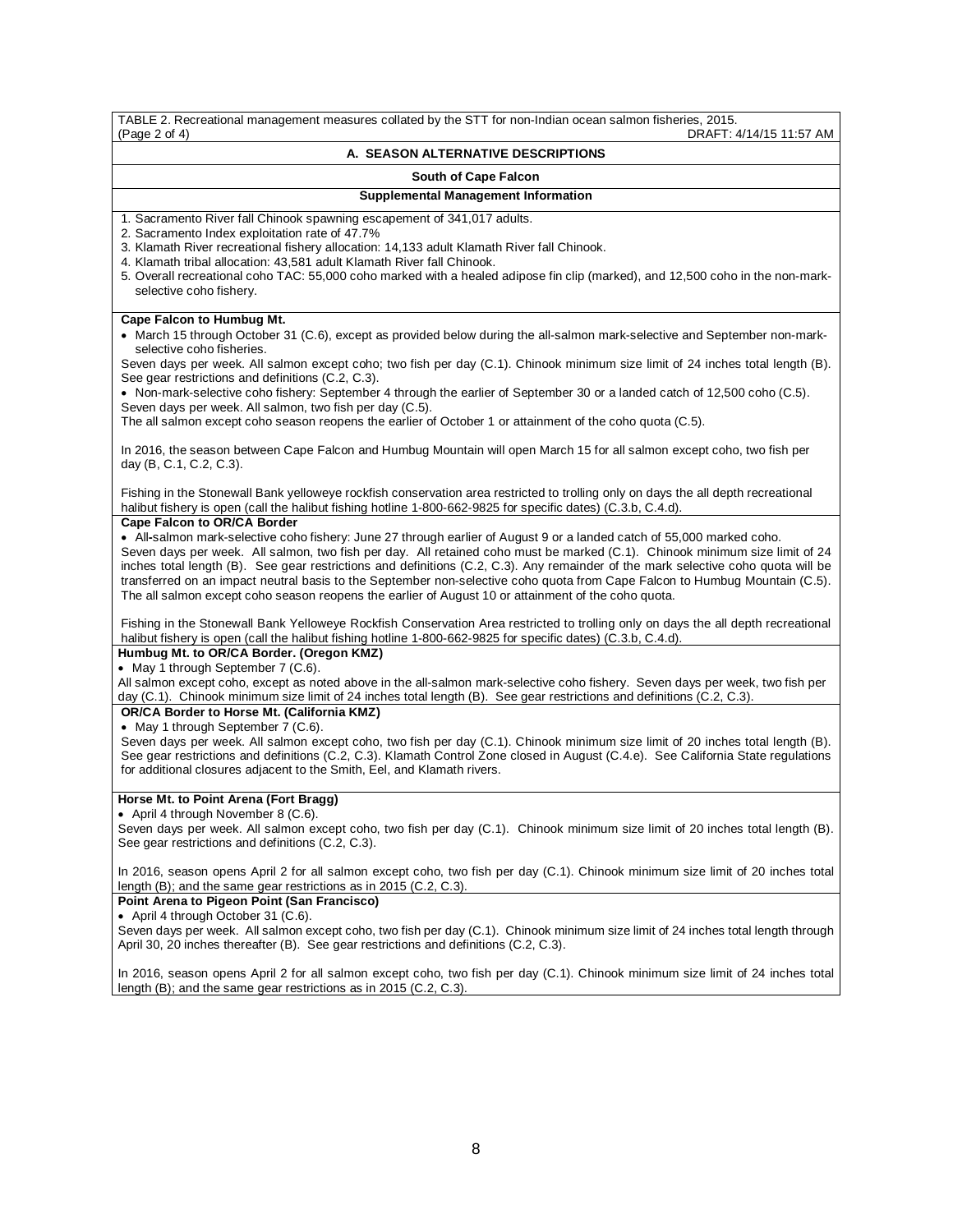TABLE 2. Recreational management measures collated by the STT for non-Indian ocean salmon fisheries, 2015.<br>A DRAFT: 4 DRAFT: 4/14/15 11:57 AM

# **A. SEASON ALTERNATIVE DESCRIPTIONS**

# **Pigeon Point to Point Sur (Monterey North)**

• April 4 through September 7 (C.6).

Seven days per week. All salmon except coho, two fish per day (C.1). Chinook minimum size limit of 24 inches total length through May 31, 20 inches thereafter (B). See gear restrictions and definitions (C.2, C.3).

In 2016, season opens April 2 for all salmon except coho, two fish per day (C.1). Chinook minimum size limit of 24 inches total length (B); and the same gear restrictions as in 2015 (C.2, C.3).

# **Point Sur to U.S./Mexico Border (Monterey South)**

• April 4 through July 19 (C.6).

Seven days per week. All salmon except coho, two fish per day (C.1). Chinook minimum size limit of 24 inches total length through May 31, 20 inches thereafter (B). See gear restrictions and definitions (C.2, C.3).

In 2016, season opens April 2 for all salmon except coho, two fish per day (C.1). Chinook minimum size limit of 24 inches total length (B); and the same gear restrictions as in 2015 (C.2, C.3).

California State regulations require all salmon be made available to a CDFW representative for sampling immediately at port of landing. Any person in possession of a salmon with a missing adipose fin, upon request by an authorized agent or employee of the CDFW, shall immediately relinquish the head of the salmon to the state. (California Code of Regulations Title 14 Section 1.73)

# **B. MINIMUM SIZE (Inches) (See C.1)**

| Area (when open)                  |                  | Chinook | Coho | Pink |
|-----------------------------------|------------------|---------|------|------|
| North of Cape Falcon              |                  | 24.0    | 16.0 | None |
| Cape Falcon to Humbug Mt.         |                  | 24.0    | 16.0 | None |
| Humbug Mt. to OR/CA Border        |                  | 24.0    | 16.0 | None |
| OR/CA Border to Horse Mountain    | 20.0             | ٠       | 20.0 |      |
| Horse Mt. to Pt. Arena            |                  | 20.0    | ٠    | 20.0 |
| Pt. Arena to Pigeon Pt.           | Through April 30 | 24.0    |      | 24.0 |
|                                   | After April 30   | 20.0    |      | 20.0 |
| Pigeon Pt. to U.S./Mexico Border. | Through May 31   | 24.0    | ٠    | 24.0 |
|                                   | After May 31     | 20.0    |      | 20.0 |

### **C. REQUIREMENTS, DEFINITIONS, RESTRICTIONS, OR EXCEPTIONS**

C.1. Compliance with Minimum Size and Other Special Restrictions: All salmon on board a vessel must meet the minimum size or other special requirements for the area being fished and the area in which they are landed if that area is open. Salmon may be landed in an area that is closed only if they meet the minimum size or other special requirements for the area in which they were caught. Salmon may not be filleted prior to landing.

*Ocean Boat Limits*: Off the coast of Washington, Oregon, and California, each fisher aboard a vessel may continue to use angling gear until the combined daily limits of Chinook and coho salmon for all licensed and juvenile anglers aboard have been attained (additional state restrictions may apply).

- C.2. Gear Restrictions: Salmon may be taken only by hook and line using barbless hooks. All persons fishing for salmon, and all persons fishing from a boat with salmon on board, must meet the gear restrictions listed below for specific areas or seasons.
	- a. *U.S./Canada Border to Pt. Conception, California*: No more than one rod may be used per angler; and no more than two single point, single shank barbless hooks are required for all fishing gear. [Note: ODFW regulations in the state-water fishery off Tillamook Bay may allow the use of barbed hooks to be consistent with inside regulations.]
	- b. *Horse Mt., California, to Pt. Conception, California*: Single point, single shank, barbless circle hooks (see gear definitions below) are required when fishing with bait by any means other than trolling, and no more than two such hooks shall be used. When angling with two hooks, the distance between the hooks must not exceed five inches when measured from the top of the eye of the top hook to the inner base of the curve of the lower hook, and both hooks must be permanently tied in place (hard tied). Circle hooks are not required when artificial lures are used without bait.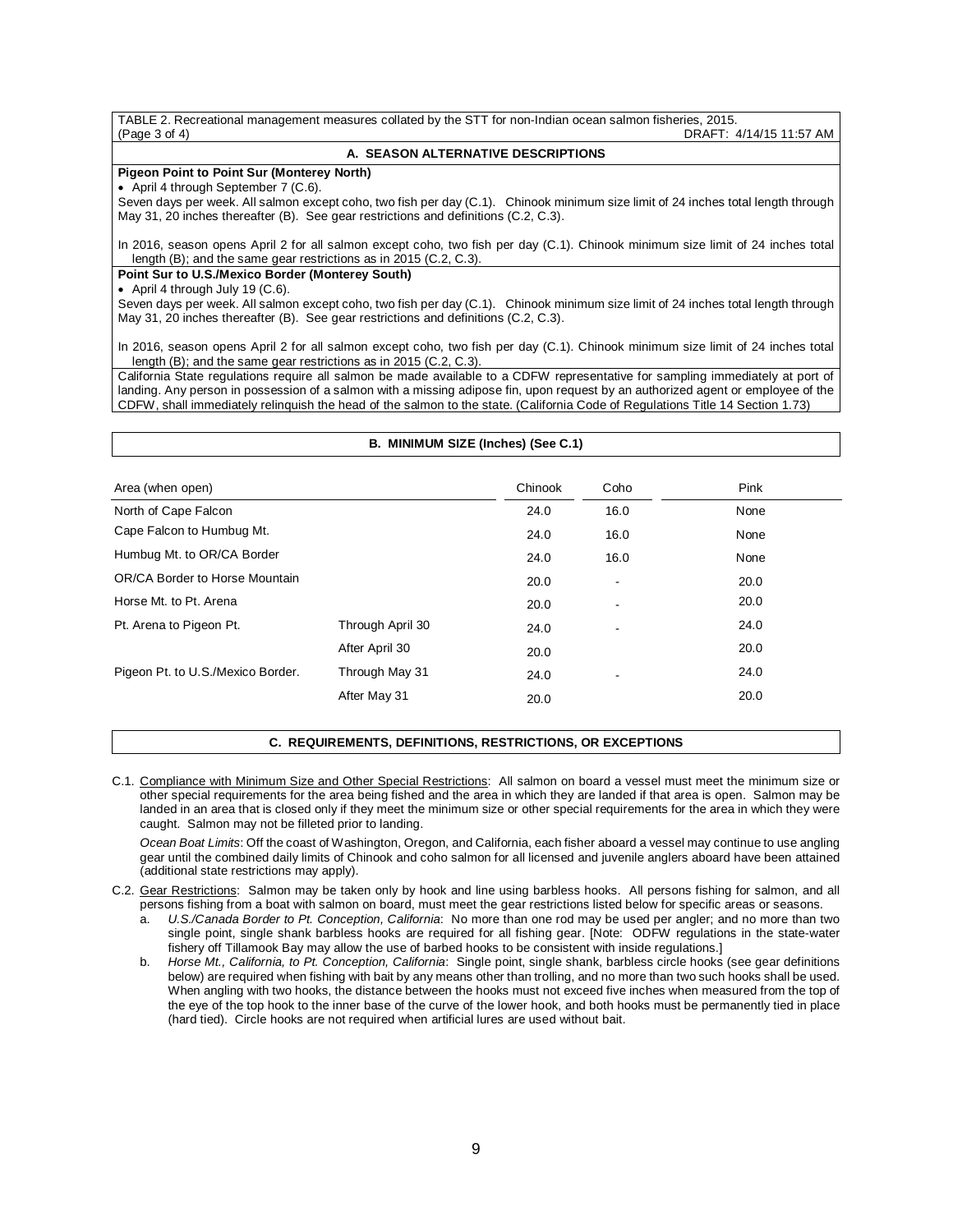TABLE 2. Recreational management measures collated by the STT for non-Indian ocean salmon fisheries, 2015**.** DRAFT: 4/14/15 11:57 AM

# **C. REQUIREMENTS, DEFINITIONS, RESTRICTIONS, OR EXCEPTIONS**

- C.3. Gear Definitions:
	- a. *Recreational fishing gear defined*: Off Oregon and Washington, angling tackle consists of a single line that must be attached to a rod and reel held by hand or closely attended; the rod and reel must be held by hand while playing a hooked fish. No person may use more than one rod and line while fishing off Oregon or Washington. Off California, the line must be attached to a rod and reel held by hand or closely attended; weights directly attached to a line may not exceed four pounds (1.8 kg). While fishing off California north of Pt. Conception, no person fishing for salmon, and no person fishing from a boat with salmon on board, may use more than one rod and line. Fishing includes any activity which can reasonably be expected to result in the catching, taking, or harvesting of fish.
	- b. *Trolling defined*: Angling from a boat or floating device that is making way by means of a source of power, other than drifting by means of the prevailing water current or weather conditions.
	- c. *Circle hook defined*: A hook with a generally circular shape and a point which turns inward, pointing directly to the shank at a 90° angle.

C.4. Control Zone Definitions:

- a. *The Bonilla-Tatoosh Line*: A line running from the western end of Cape Flattery to Tatoosh Island Lighthouse (48°23'30" N. lat., 124°44'12" W. long.) to the buoy adjacent to Duntze Rock (48°24'37" N. lat., 124°44'37" W. long.), then in a straight line to Bonilla Pt. (48°35'39" N. lat., 124°42'58" W. long.) on Vancouver Island, British Columbia.
- b. *Grays Harbor Control Zone* The area defined by a line drawn from the Westport Lighthouse (46° 53'18" N. lat., 124° 07'01" W. long.) to Buoy #2 (46° 52'42" N. lat., 124°12'42" W. long.) to Buoy #3 (46° 55'00" N. lat., 124°14'48" W. long.) to the Grays Harbor north jetty (46° 55'36" N. lat., 124°10'51" W. long.).
- c. *Columbia Control Zone*: An area at the Columbia River mouth, bounded on the west by a line running northeast/southwest between the red lighted Buoy #4 (46°13'35" N. lat., 124°06'50" W. long.) and the green lighted Buoy #7 (46°15'09' N. lat., 124°06'16" W. long.); on the east, by the Buoy #10 line which bears north/south at 357° true from the south jetty at 46°14'00" N. lat., 124°03'07" W. long. to its intersection with the north jetty; on the north, by a line running northeast/southwest between the green lighted Buoy #7 to the tip of the north jetty (46°15'48" N. lat., 124°05'20" W. long. and then along the north jetty to the point of intersection with the Buoy #10 line; and on the south, by a line running northeast/southwest between the red lighted Buoy #4 and tip of the south jetty (46°14'03" N. lat., 124°04'05" W. long.), and then along the south jetty to the point of intersection with the Buoy #10 line.
- d. *Stonewall Bank Yelloweye Rockfish Conservation Area*: The area defined by the following coordinates in the order listed: 44°37.46' N. lat.; 124°24.92' W. long.
	- 44°37.46' N. lat.; 124°23.63' W. long.
	- 44°28.71' N. lat.; 124°21.80' W. long.
	- 44°28.71' N. lat.; 124°24.10' W. long.
	- 44°31.42' N. lat.; 124°25.47' W. long.
	- and connecting back to 44°37.46' N. lat.; 124°24.92' W. long.
- e. *Klamath Control Zone*: The ocean area at the Klamath River mouth bounded on the north by 41°38'48" N. lat. (approximately 6 nautical miles north of the Klamath River mouth); on the west, by 124°23'00" W. long. (approximately 12 nautical miles off shore); and, on the south, by 41°26'48" N. lat. (approximately 6 nautical miles south of the Klamath River mouth).
- C.5. Inseason Management: Regulatory modifications may become necessary inseason to meet preseason management objectives such as quotas, harvest guidelines, and season duration. In addition to standard inseason actions or modifications already noted under the season description, the following inseason guidance is provided to NMFS:
	- a. Actions could include modifications to bag limits, or days open to fishing, and extensions or reductions in areas open to fishing.
	- b. Coho may be transferred inseason among recreational subareas north of Cape Falcon to help meet the recreational season duration objectives (for each subarea) after conferring with representatives of the affected ports and the Council's SAS recreational representatives north of Cape Falcon, and if the transfer would not result in exceeding preseason impact expectations on any stocks.
	- c. Chinook and coho may be transferred between the recreational and commercial fisheries north of Cape Falcon if there is agreement among the representatives of the Salmon Advisory Subpanel (SAS), and if the transfer would not result in exceeding preseason impact expectations on any stocks.
	- d. Fishery managers may consider inseason action modifying regulations restricting retention of unmarked coho. To remain consistent with preseason expectations, any inseason action shall consider, if significant, the difference between observed and preseason forecasted mark rates. Such a consideration may also include a change in bag limit of two salmon, no more than one of which may be a coho.
	- Marked coho remaining from the Cape Falcon to OR/CA border recreational mark-selective coho quota may be transferred inseason to the Cape Falcon to Humbug Mt. non-mark-selective recreational fishery if the transfer would not result in exceeding preseason impact expectations on any stocks.
- C.6. Additional Seasons in State Territorial Waters: Consistent with Council management objectives, the States of Washington, Oregon, and California may establish limited seasons in state waters. Check state regulations for details.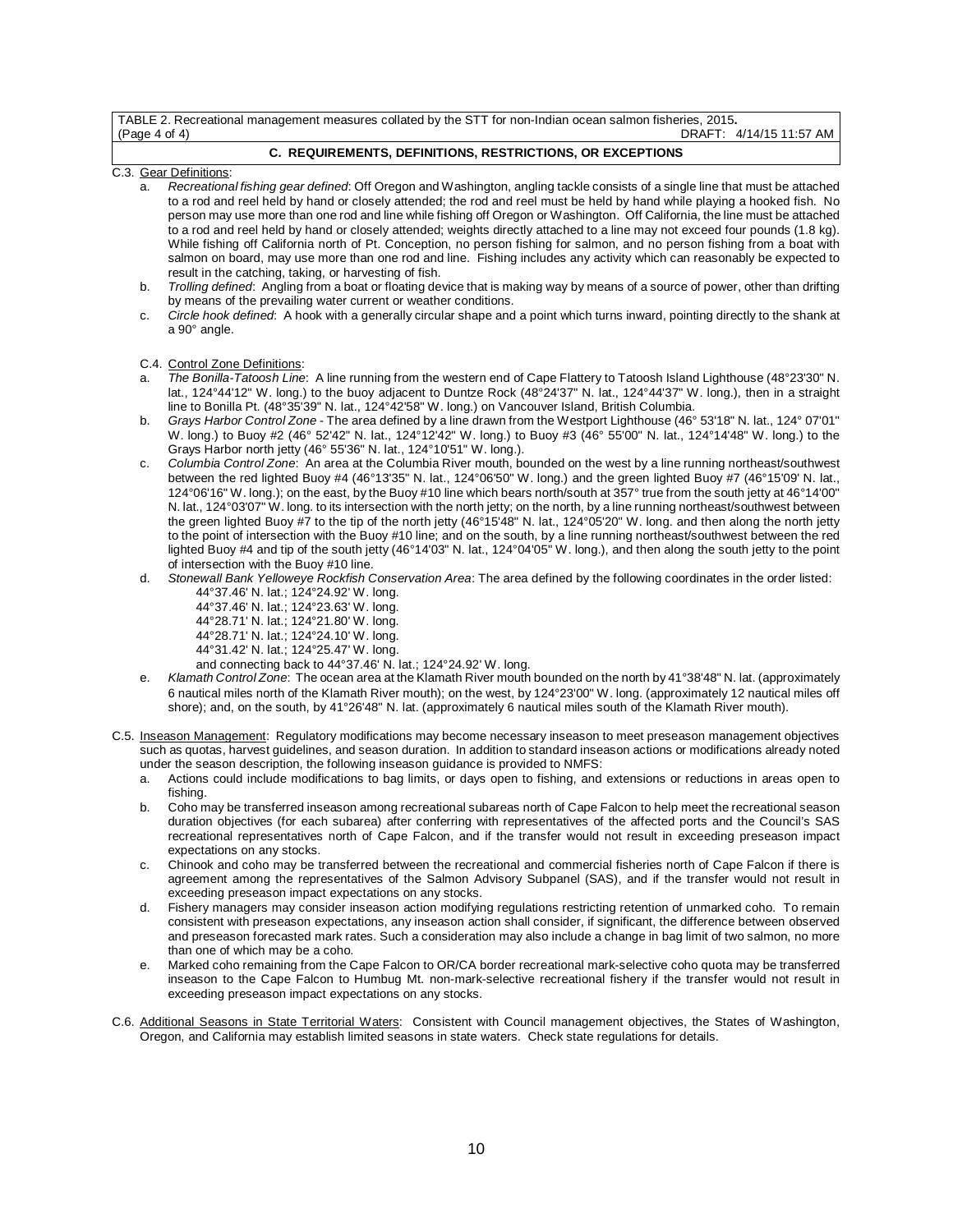TABLE 3. Treaty Indian ocean troll management measures collated by the STT for ocean salmon fisheries, 2015. DRAFT: 4/14/15 11:57 AM

### **A. SEASON DESCRIPTIONS**

## **Supplemental Management Information**

1. Overall Treaty-Indian TAC: 60,000 Chinook and 42,500 coho.

• May 1 through the earlier of June 30 or 30,000 Chinook quota.

All salmon except coho. If the Chinook quota is exceeded, the excess will be deducted from the later all-salmon season (C.5). See size limit (B) and other restrictions (C).

• July 1 through the earlier of September 15, or 30,000 preseason Chinook quota (C.5), or 42,500 coho quota. All Salmon. See size limit (B) and other restrictions (C).

| <b>B. MINIMUM SIZE (Inches)</b> |                |                |                     |                |      |  |  |
|---------------------------------|----------------|----------------|---------------------|----------------|------|--|--|
|                                 |                | Chinook        | Coho                |                |      |  |  |
| Area (when open)                | Total Length   | Head-off       | <b>Total Length</b> | Head-off       | Pink |  |  |
| North of Cape Falcon            | 24.0 (61.0 cm) | 18.0 (45.7 cm) | 16.0 (40.6)         | 12.0 (30.5 cm) | None |  |  |

# **C. REQUIREMENTS, DEFINITIONS, RESTRICTIONS, OR EXCEPTIONS**

C.1. Tribe and Area Boundaries. All boundaries may be changed to include such other areas as may hereafter be authorized by a Federal court for that tribe's treaty fishery.

S'KLALLAM - Washington State Statistical Area 4B (All).

MAKAH - Washington State Statistical Area 4B and that portion of the FMA north of 48°02'15" N. lat. (Norwegian Memorial) and east of 125°44'00" W. long.

QUILEUTE - That portion of the FMA between 48°07'36" N. lat. (Sand Pt.) and 47°31'42" N. lat. (Queets River) and east of 125°44'00" W. long.

HOH - That portion of the FMA between 47°54'18" N. lat. (Quillayute River) and 47°21'00" N. lat. (Quinault River) and east of 125°44'00" W. long.

QUINAULT - That portion of the FMA between 47°40'06" N. lat. (Destruction Island) and 46°53'18"N. lat. (Point Chehalis) and east of 125°44'00" W. long.

### C.2. Gear restrictions

- Single point, single shank, barbless hooks are required in all fisheries. a. Single point, single shank, barbless hoch. No more than eight fixed lines per boat.
- 
- c. No more than four hand held lines per person in the Makah area fishery (Washington State Statistical Area 4B and that portion of the FMA north of 48°02'15" N. lat. (Norwegian Memorial) and east of 125°44'00" W. long.)

### C.3. Quotas

- a. The quotas include troll catches by the S'Klallam and Makah tribes in Washington State Statistical Area 4B from May 1 through September 15.
- b. The Quileute Tribe will continue a ceremonial and subsistence fishery during the time frame of September 15 through October 15 in the same manner as in 2004-2014. Fish taken during this fishery are to be counted against treaty troll quotas established for the 2015 season (estimated harvest during the October ceremonial and subsistence fishery: 20 Chinook; 40 coho).

# C.4. Area Closures

- a. The area within a six nautical mile radius of the mouths of the Queets River (47°31'42" N. lat.) and the Hoh River (47°45'12" N. lat.) will be closed to commercial fishing.
- b. A closure within two nautical miles of the mouth of the Quinault River (47°21'00" N. lat.) may be enacted by the Quinault Nation and/or the State of Washington and will not adversely affect the Secretary of Commerce's management regime.
- C.5. Inseason Management: In addition to standard inseason actions or modifications already noted under the season description, the following inseason guidance is provided to NMFS:
	- a. Chinook remaining from the May through June treaty-Indian ocean troll harvest guideline north of Cape Falcon may be transferred to the July through September harvest guideline on a fishery impact equivalent basis.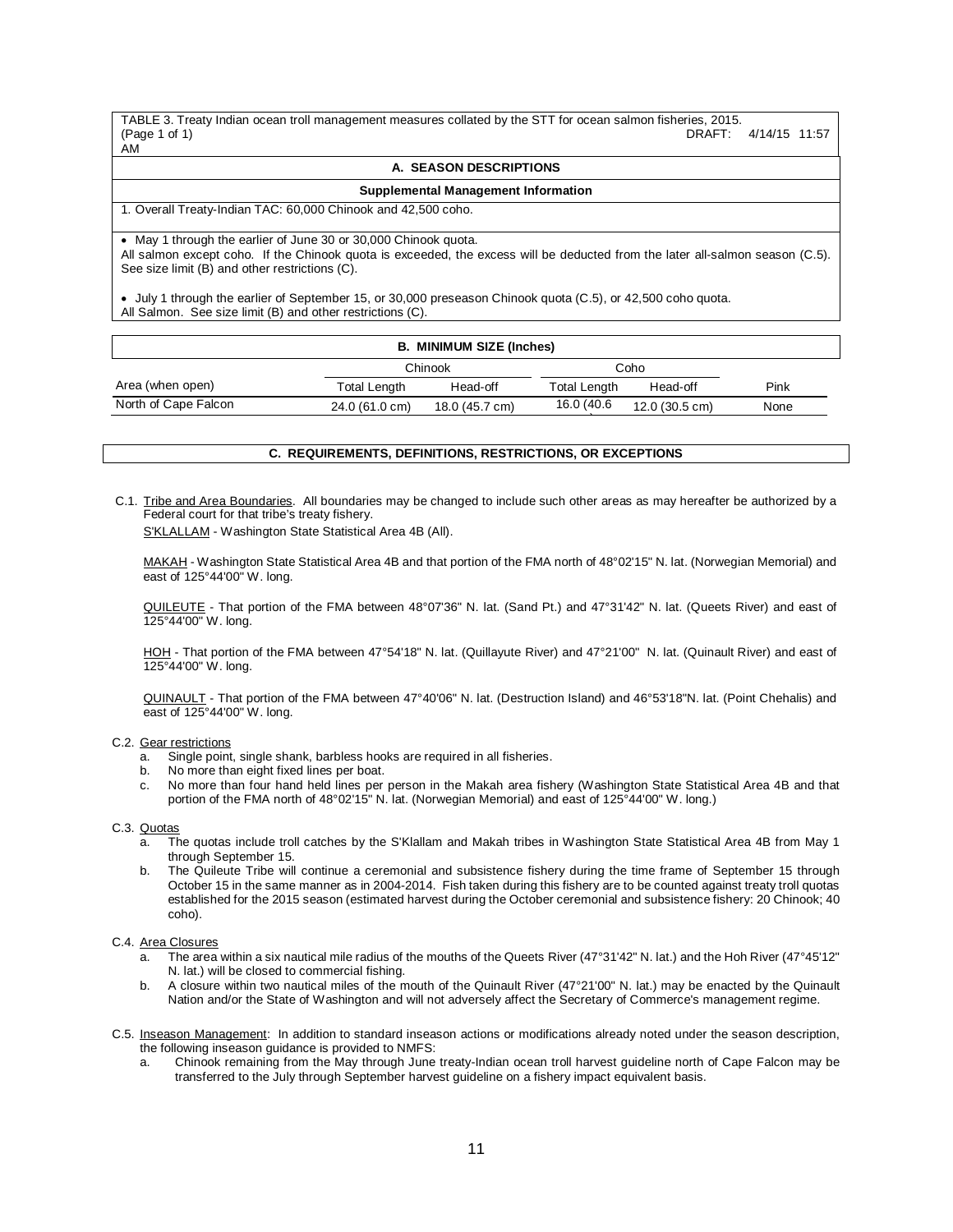|                             | Projected Ocean Escapement <sup>b/</sup> or Other Criteria                           |                                                                                                          |  |  |  |  |  |
|-----------------------------|--------------------------------------------------------------------------------------|----------------------------------------------------------------------------------------------------------|--|--|--|--|--|
| Key Stock/Criteria          | (Council Area Fisheries)<br>Spawner Objective or Other Comparative Standard as Noted |                                                                                                          |  |  |  |  |  |
| <b>CHINOOK</b>              |                                                                                      |                                                                                                          |  |  |  |  |  |
| PUGET SOUND:                |                                                                                      |                                                                                                          |  |  |  |  |  |
| Elwha Summer/Fall           | 6.3%                                                                                 | $\leq$ 10.0% Southern U.S. Rebuilding Exploitation Rate (NMFS ESA consultation standard)                 |  |  |  |  |  |
| <b>Dungeness Spring</b>     | 6.2%                                                                                 | $\leq$ 10.0% Southern U.S. CERC (NMFS ESA consultation standard)                                         |  |  |  |  |  |
| Mid-Hood Canal Summer/Fall  | 11.8%                                                                                | ≤ 12.0% Preterminal Southern U.S. (NMFS ESA consultation standard)                                       |  |  |  |  |  |
| Skokomish Summer/Fall       | 49.9%                                                                                | ≤ 50.0% Total Rebuilding Exploitation Rate (NMFS ESA consultation standard)                              |  |  |  |  |  |
| Nooksack Spring             | $7.1\% (0.7\%)$                                                                      | $\leq$ 7.0% Southern U.S. CERC, not to exceed in four out of five years (NMFS ESA consultation standard) |  |  |  |  |  |
|                             | N/A                                                                                  | $\leq 60.0\%$ ISBM Index (PSC General Obligation) compliance assessed postseason.                        |  |  |  |  |  |
| Skagit Summer/Fall          | $50.9\% (0.5\%)$                                                                     | $\leq$ 50.0% Total Rebuilding Exploitation Rate (NMFS ESA consultation standard)                         |  |  |  |  |  |
|                             | N/A                                                                                  | $\leq 60.0\%$ ISBM Index (PSC General Obligation) compliance assessed postseason.                        |  |  |  |  |  |
| <b>Skagit Spring</b>        | 36.0%                                                                                | $\leq$ 38.0% Total Rebuilding Exploitation Rate (NMFS ESA consultation standard)                         |  |  |  |  |  |
|                             | N/A                                                                                  | $\leq 60.0\%$ ISBM Index (PSC General Obligation) compliance assessed postseason.                        |  |  |  |  |  |
| Stillaguamish Summer/Fall   | 12.6%                                                                                | ≤ 15.0% Southern U.S. Rebuilding Exploitation Rate (NMFS ESA consultation standard)                      |  |  |  |  |  |
|                             | N/A                                                                                  | $\leq 60.0\%$ ISBM Index (PSC General Obligation) compliance assessed postseason.                        |  |  |  |  |  |
| Snohomish Summer/Fall       | 11.3%                                                                                | $\leq$ 15.0% Southern U.S. Rebuilding Exploitation Rate (NMFS ESA consultation standard)                 |  |  |  |  |  |
|                             | N/A                                                                                  | $\leq 60.0\%$ ISBM Index (PSC General Obligation) compliance assessed postseason.                        |  |  |  |  |  |
| Lake Washington Summer/Fall | $29.1\% (4.5\%)$                                                                     | $\leq$ 20.0% Southern U.S. Rebuilding Exploitation Rate (NMFS ESA consultation standard)                 |  |  |  |  |  |
|                             | N/A                                                                                  | $\leq 60.0\%$ ISBM Index (PSC General Obligation) compliance assessed postseason.                        |  |  |  |  |  |
| Green River Summer/Fall     | 11.8%                                                                                | ≤ 15.0% Preterminal Southern U.S. CERC (NMFS ESA consultation standard)                                  |  |  |  |  |  |
|                             | 3.1                                                                                  | $\ge$ 5.800 Natural spawning escapement (NMFS ESA consultation standard)                                 |  |  |  |  |  |
|                             | N/A                                                                                  | ≤ 60.0% ISBM Index (PSC General Obligation) compliance assessed postseason.                              |  |  |  |  |  |
| <b>White River Spring</b>   | $20.9\%$ (0.8%)                                                                      | $\leq$ 20.0% Total Rebuilding Exploitation Rate (NMFS ESA consultation standard)                         |  |  |  |  |  |
| <b>Puyallup Summer/Fall</b> | $53.9\%$ (4.5%)                                                                      | $\leq$ 50.0% Total Rebuilding Exploitation Rate (NMFS ESA consultation standard)                         |  |  |  |  |  |
| Nisqually River Summer/Fall | $53.5\%$ (6.5%)                                                                      | $\leq$ 52.0% Total Rebuilding Exploitation Rate (NMFS ESA consultation standard)                         |  |  |  |  |  |
| <b>WASHINGTON COAST:</b>    |                                                                                      |                                                                                                          |  |  |  |  |  |
| Hoko Fall                   | 3.0                                                                                  | 0.85 FMP MSY spawning escapement objective                                                               |  |  |  |  |  |
|                             | 81.0%                                                                                | ≤ 60.0% ISBM Index (PSC General Obligation) compliance assessed postseason.                              |  |  |  |  |  |
| Quillayute Fall             | d/                                                                                   | 3.0 FMP MSY spawning escapement objective                                                                |  |  |  |  |  |
|                             | 133.0%                                                                               | ≤ 60.0% ISBM Index (PSC general obligation) not applicable for 2015 because PSC escapement goal met      |  |  |  |  |  |
| Hoh Fall                    | d/                                                                                   | 1.2 FMP MSY spawning escapement objective                                                                |  |  |  |  |  |
|                             | 122.0%                                                                               | ≤ 60.0% ISBM Index (PSC general obligation) not applicable for 2015 because PSC escapement goal met      |  |  |  |  |  |
| Queets Fall                 | d/                                                                                   | 2.5 FMP MSY spawning escapement objective                                                                |  |  |  |  |  |
|                             | 73.0%                                                                                | ≤ 60.0% ISBM Index (PSC general obligation) not applicable for 2015 because PSC escapement goal met      |  |  |  |  |  |
|                             | d/                                                                                   |                                                                                                          |  |  |  |  |  |
| Grays Harbor Fall           |                                                                                      | 13.5 FMP MSY spawning escapement objective                                                               |  |  |  |  |  |
|                             | 76.0%                                                                                | ≤ 60.0% ISBM Index (PSC general obligation) not applicable for 2015 because PSC escapement goal met      |  |  |  |  |  |

TABLE 5. Projected key stock escapements (thousands of fish) or management criteria for 2015 ocean fishery management measures analyzed by the STT.a/ (Page 1 of 4)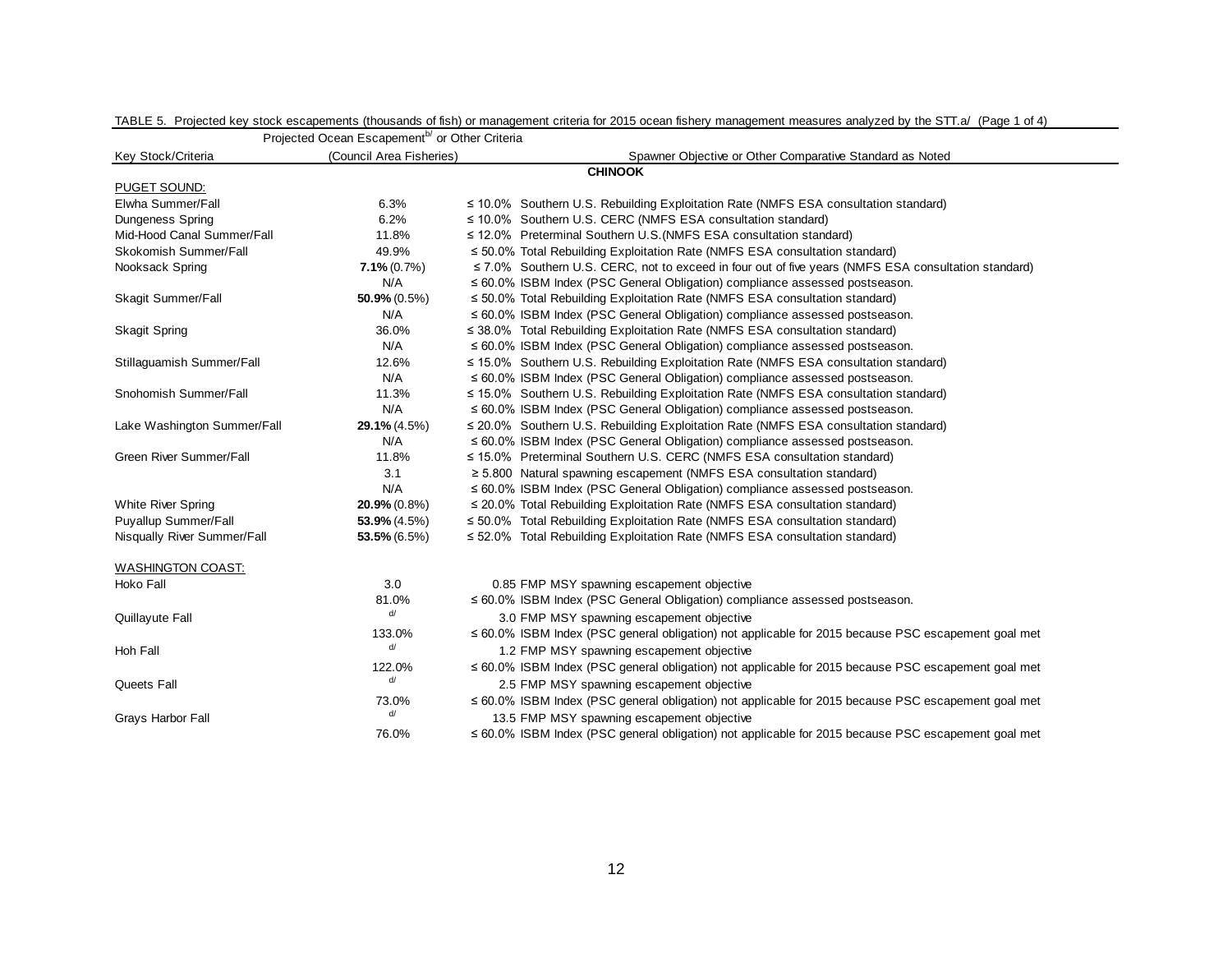| Key Stock/Criteria                                      | i iyectey Ocean Escapement - or Other Chiena<br>(Council Area Fisheries) | Spawner Objective or Other Comparative Standard as Noted                                                                                                                                   |
|---------------------------------------------------------|--------------------------------------------------------------------------|--------------------------------------------------------------------------------------------------------------------------------------------------------------------------------------------|
|                                                         |                                                                          | <b>CHINOOK</b>                                                                                                                                                                             |
| <b>COLUMBIA RIVER</b>                                   |                                                                          |                                                                                                                                                                                            |
| <b>Columbia Upriver Brights</b>                         | 516.1                                                                    | 74.0 Minimum ocean escapement to attain 60.0 adults over McNary Dam, with normal distribution and no mainstem<br>harvest.                                                                  |
|                                                         | 132.0%                                                                   | $\leq 60.0\%$ ISBM Index (PSC general obligation) not applicable for 2015 because PSC escapement goal met                                                                                  |
| <b>Deschutes Upriver Brights</b>                        | 55.0%                                                                    | $\leq 60.0\%$ ISBM Index (PSC general obligation) not applicable for 2015 because PSC escapement goal met                                                                                  |
| Mid-Columbia Brights                                    | 116.9                                                                    | 14.9 Minimum ocean escapement to attain 0.9 adults for Umatilla and 4.5 for Little White Salmon and Bonneville<br>Hatchery egg-takes, assuming average conversion and no mainstem harvest. |
| Columbia Lower River Hatchery Tules <sup>e/</sup>       | 96.8                                                                     | 25.0 Minimum ocean escapement to attain 14.5 adults for hatchery egg-take, with average conversion and no lower<br>river mainstem or tributary harvest.                                    |
| Columbia Lower River Natural Tules<br>(threatened)      | 39.5%                                                                    | $\leq$ 41.0% Total adult equivalent fishery exploitation rate (2015 NMFS ESA guidance).                                                                                                    |
| Columbia Lower River Wild <sup>c/</sup><br>(threatened) | 19.4                                                                     | 6.9 Minimum ocean escapement to attain MSY spawner goal of 5.7 for N. Lewis River fall Chinook (NMFS ESA<br>consultation standard).                                                        |
|                                                         | 80.0%                                                                    | $\leq$ 60.0% ISBM Index (PSC general obligation) not applicable for 2015 because PSC escapement goal met                                                                                   |
| Spring Creek Hatchery Tules                             | 163.9                                                                    | 8.2 Minimum ocean escapement to attain 7.0 adults for Spring Creek Hatchery egg-take, assuming average<br>conversion and no mainstem harvest.                                              |
| Snake River Fall (threatened) SRFI                      | 46.0%                                                                    | ≤ 70.0% Of 1988-1993 base period exploitation rate for all ocean fisheries (NMFS ESA consultation standard).                                                                               |
| <b>Columbia Upriver Summers</b>                         | 100.1                                                                    | 29.0 Minimum ocean escapement to attain 12.1 adults over Rock Island Dam.                                                                                                                  |
|                                                         | 73.0%                                                                    | $\leq 60.0\%$ ISBM Index (PSC general obligation) not applicable for 2015 because PSC escapement goal met                                                                                  |
| OREGON COAST:                                           |                                                                          |                                                                                                                                                                                            |
| Nehalem Fall                                            | 144.0%                                                                   | $\leq 60.0\%$ ISBM Index (PSC general obligation) not applicable for 2015 because PSC escapement goal met                                                                                  |
| Siletz Fall                                             | 120.0%                                                                   | $\leq 60.0\%$ ISBM Index (PSC general obligation) not applicable for 2015 because PSC escapement goal met                                                                                  |
| Siuslaw Fall                                            | 143.0%                                                                   | $\leq 60.0\%$ ISBM Index (PSC general obligation) not applicable for 2015 because PSC escapement goal met                                                                                  |

 $\overline{P}$ rojected Ocean Escapement<sup>b/</sup> or Other Criteria TABLE 5. Projected key stock escapements (thousands of fish) or management criteria for 2015 ocean fishery management measures adopted by the Council.a/ (Page 2 of 4)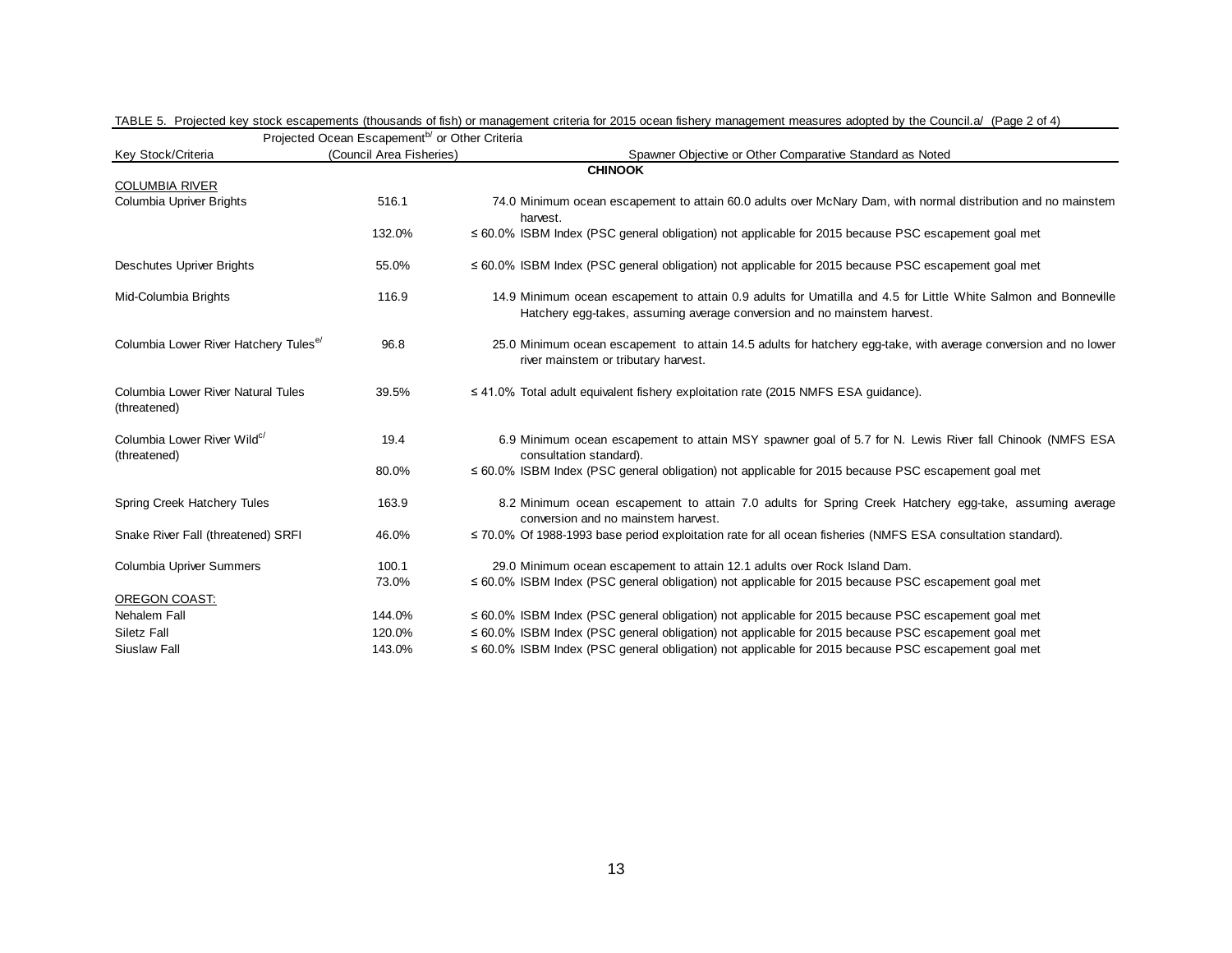|                                         | Projected Ocean Escapement <sup>b/</sup> or Other Criteria |                                                                                                                                                                                                                                                                                                                                                                                                                                                                                                                                                                                                                                                  |
|-----------------------------------------|------------------------------------------------------------|--------------------------------------------------------------------------------------------------------------------------------------------------------------------------------------------------------------------------------------------------------------------------------------------------------------------------------------------------------------------------------------------------------------------------------------------------------------------------------------------------------------------------------------------------------------------------------------------------------------------------------------------------|
| Key Stock/Criteria                      | (Council Area Fisheries)                                   | Spawner Objective or Other Comparative Standard as Noted                                                                                                                                                                                                                                                                                                                                                                                                                                                                                                                                                                                         |
|                                         |                                                            | <b>CHINOOK</b>                                                                                                                                                                                                                                                                                                                                                                                                                                                                                                                                                                                                                                   |
| <b>CALIFORNIA</b>                       |                                                            |                                                                                                                                                                                                                                                                                                                                                                                                                                                                                                                                                                                                                                                  |
| Klamath River Fall                      | 40,700                                                     | 40,700 MSY natural area adult spawners                                                                                                                                                                                                                                                                                                                                                                                                                                                                                                                                                                                                           |
| Federally recognized tribal harvest     | 50.0%                                                      | 50.0% Equals 43.6 (thousand) adult fish for Yurok and Hoopa Valley tribal fisheries.                                                                                                                                                                                                                                                                                                                                                                                                                                                                                                                                                             |
| <b>Spawner Reduction Rate</b>           | 58.9%                                                      | ≤ 58.9% FMP.                                                                                                                                                                                                                                                                                                                                                                                                                                                                                                                                                                                                                                     |
| Adult river mouth return                | 119.8                                                      | NA Total adults.                                                                                                                                                                                                                                                                                                                                                                                                                                                                                                                                                                                                                                 |
| Age 4 ocean harvest rate                | 16.0%                                                      | $\leq$ 16.0% NMFS ESA consultation standard for threatened California Coastal Chinook.                                                                                                                                                                                                                                                                                                                                                                                                                                                                                                                                                           |
| KMZ sport fishery share                 | 10.5%                                                      | No Council guidance for 2015.                                                                                                                                                                                                                                                                                                                                                                                                                                                                                                                                                                                                                    |
| River recreational fishery share        | 32.4%                                                      | NA Equals 14.1 (thousand) adult fish for recreational inriver fisheries.                                                                                                                                                                                                                                                                                                                                                                                                                                                                                                                                                                         |
| Sacramento River Winter<br>(endangered) | 17.5%                                                      | $\leq$ 19.0% Age-3 ocean impact rate in fisheries south of Pt. Arena. In addition, the following season restrictions apply:<br>Recreational- Pt. Arena to Pigeon Pt. between the first Saturday in April and the second Sunday in November;<br>Pigeon Pt. to the U.S./Mexico Border between the first Saturday in April and the first Sunday in October.<br>Minimum size limit ≥ 20 inches total length. Commercial- Pt. Arena to the U.S./Mexico border between May 1<br>and September 30, except Pt. Reyes to Pt. San Pedro between October 1 and 15 (Monday-Friday).<br>Minimum size limit ≥ 26 inches total length (NMFS 2015 ESA Guidance). |
| Sacramento River Fall                   | 341.0                                                      | $\geq$ 195.6 2015 preseason ACL.                                                                                                                                                                                                                                                                                                                                                                                                                                                                                                                                                                                                                 |
| Sacramento Index Exploitation Rate      | 47.7%                                                      | ≤ 70.0% FMP.                                                                                                                                                                                                                                                                                                                                                                                                                                                                                                                                                                                                                                     |
| Ocean commercial impacts                | 169.9                                                      | All Alternatives include fall (Sept-Dec) 2014 impacts (17.9 thousand SRFC).                                                                                                                                                                                                                                                                                                                                                                                                                                                                                                                                                                      |
| Ocean recreational impacts              | 85.6                                                       | All Alternatives include fall 2014 impacts (7.8 thousand SRFC).                                                                                                                                                                                                                                                                                                                                                                                                                                                                                                                                                                                  |
| River recreational impacts              | 55.5                                                       | No quidance in 2015.                                                                                                                                                                                                                                                                                                                                                                                                                                                                                                                                                                                                                             |
| Hatchery spawner goal                   | Met                                                        | 22.0 Aggregate number of adults to achieve egg take goals at Coleman, Feather River, and Nimbus hatcheries.                                                                                                                                                                                                                                                                                                                                                                                                                                                                                                                                      |

TABLE 5. Projected key stock escapements (thousands of fish) or management criteria for 2015 ocean fishery management measures adopted by the Council.a/ (Page 3 of 4)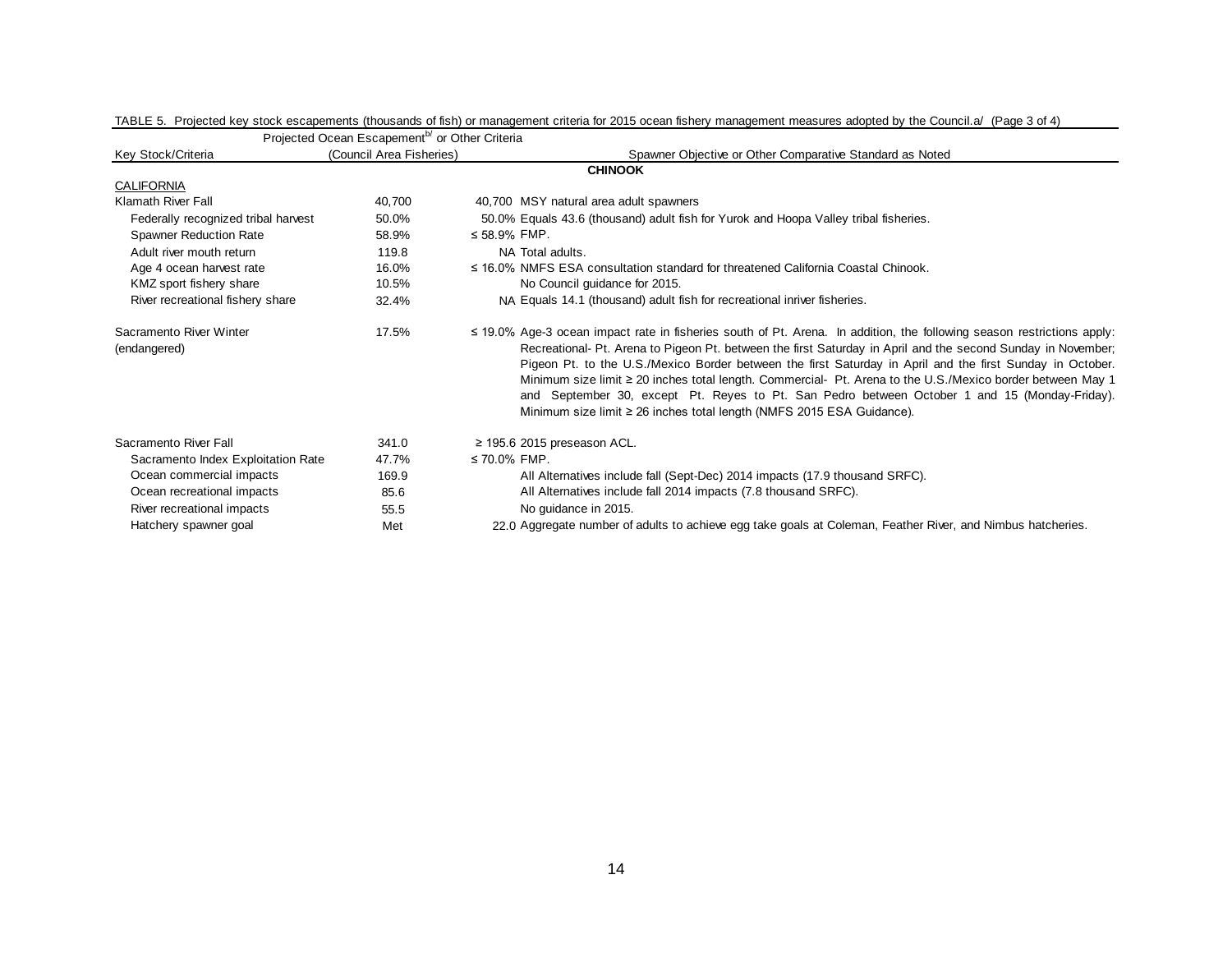|                                                                                                       | Projected Ocean Escapement <sup>b/</sup> or Other Criteria |                                                                                                                                                             |
|-------------------------------------------------------------------------------------------------------|------------------------------------------------------------|-------------------------------------------------------------------------------------------------------------------------------------------------------------|
| Key Stock/Criteria                                                                                    | (Council Area Fisheries)                                   | Spawner Objective or Other Comparative Standard as Noted                                                                                                    |
|                                                                                                       |                                                            | <b>COHO</b>                                                                                                                                                 |
| Interior Fraser (Thompson River)                                                                      | $11.2\% (4.1\%)$                                           | ≤ 10.0% 2015 Southern U.S. exploitation rate ceiling; PSC coho agreement.                                                                                   |
| Skagit                                                                                                | 39.8% (4.0%)                                               | $\leq$ 60.0% 2015 total exploitation rate ceiling; FMP matrix <sup>d/e/</sup>                                                                               |
| Stillaguamish                                                                                         | 34.6% (2.8%)                                               | ≤ 50.0% 2015 total exploitation rate ceiling; FMP matrix <sup>d/e/</sup>                                                                                    |
| Snohomish                                                                                             | 32.8% (2.8%)                                               | ≤ 60.0% 2015 total exploitation rate ceiling; FMP matrix <sup>d/e/</sup>                                                                                    |
| <b>Hood Canal</b>                                                                                     | 54.0% (4.3%)                                               | ≤ 65.0% 2015 total exploitation rate ceiling; FMP matrix <sup>d/e/</sup>                                                                                    |
| Strait of Juan de Fuca                                                                                | 12.9% (3.4%)                                               | $\leq$ 20.0% 2015 total exploitation rate ceiling; FMP matrix <sup>d/e/</sup>                                                                               |
| Quillayute Fall                                                                                       | 9.8                                                        | 6.3 FMP MSY adult spawner estimate. <sup>d/</sup> Value depicted is ocean escapement.                                                                       |
| Hoh                                                                                                   | 4.3                                                        | 2.0 FMP MSY adult spawner estimate. <sup>d/</sup> Value depicted is ocean escapement.                                                                       |
| Queets Wild                                                                                           | 6.2                                                        | 5.8 FMP MSY adult spawner estimate. d/ Value depicted is ocean escapement.                                                                                  |
| Grays Harbor                                                                                          | 127.5                                                      | 24.4 FMP MSY adult spawner estimate. $d'$ Value depicted is ocean escapement.                                                                               |
| Willapa Bay Natural                                                                                   | 38.4                                                       | 17.2 FMP MSY adult spawner estimate. Value depicted is ocean escapement.                                                                                    |
| Lower Columbia River Natural<br>(threatened)                                                          | ≤ 23% (13.6%)                                              | $\leq$ 23% Total marine and mainstem Columbia R. fishery exploitation rate (2015 NMFS ESA guidance).                                                        |
| Upper Columbia <sup>e/</sup>                                                                          | 59%                                                        | $\geq$ 50% Minimum percentage of the run to Bonneville Dam.                                                                                                 |
| Columbia River Hatchery Early                                                                         | 313.4                                                      | 41.2 Minimum ocean escapement to attain hatchery egg-take goal of 21.8 early adult coho, with average conversion<br>and no mainstem or tributary fisheries. |
| Columbia River Hatchery Late                                                                          | 153.0                                                      | 8.8 Minimum ocean escapement to attain hatchery egg-take goal of 6.3 late adult coho, with average conversion<br>and no mainstem or tributary fisheries.    |
| Oregon Coastal Natural                                                                                | 15.0%                                                      | $\leq$ 15.0% Marine and freshwater fishery exploitation rate (NMFS ESA consultation standard).                                                              |
| Southern Oregon/Northern California<br>Coast (threatened)<br>Deflects, OOAF februise and elements and | 6.9%                                                       | $\leq$ 13.0% Marine fishery exploitation rate for R/K hatchery coho (NMFS ESA consultation standard).                                                       |

TABLE 5. Projected key stock escapements (thousands of fish) or management criteria for 2015 ocean fishery management measures adopted by the Council.a/ (Page 4 of 4)

a/ Reflects 2015 fisheries and abundance estimates.

b/ Ocean escapement is the number of salmon escaping ocean fisheries and entering freshwater with the following clarifications. Ocean escapement for Puget Sound stocks is the estimated number of salmon entering Area 4B that are available to U.S. net fisheries in Puget Sound and spawner escapement after impacts from the Canadian, U.S. ocean, and Puget Sound troll and recreational fisheries have been deducted. Numbers in parentheses represent Council area exploitation rates for Puget sound coho stocks. For Columbia River early and late coho stocks, ocean escapement represents the number of coho after the Buoy 10 fishery. Exploitation rates for OCN coho include impacts of freshwater fisheries. Values reported for Klamath River fall Chinook are natural area adult spawners. Values reported for Sacramento River fall Chinook are hatchery and natural area adult spawners.

c/ Includes minor contributions from East Fork Lewis River and Sandy River.

d/ Annual management objectives may be different than FMP goals, and are subject to agreement between WDFW and the treaty tribes under U.S. District Court orders. It is anticipated that fishery management will be adjusted by state and tribal comanagers during the preseason planning process to comply with stock management objectives.

e/ Includes projected impacts of inriver fisheries that have not yet been shaped.